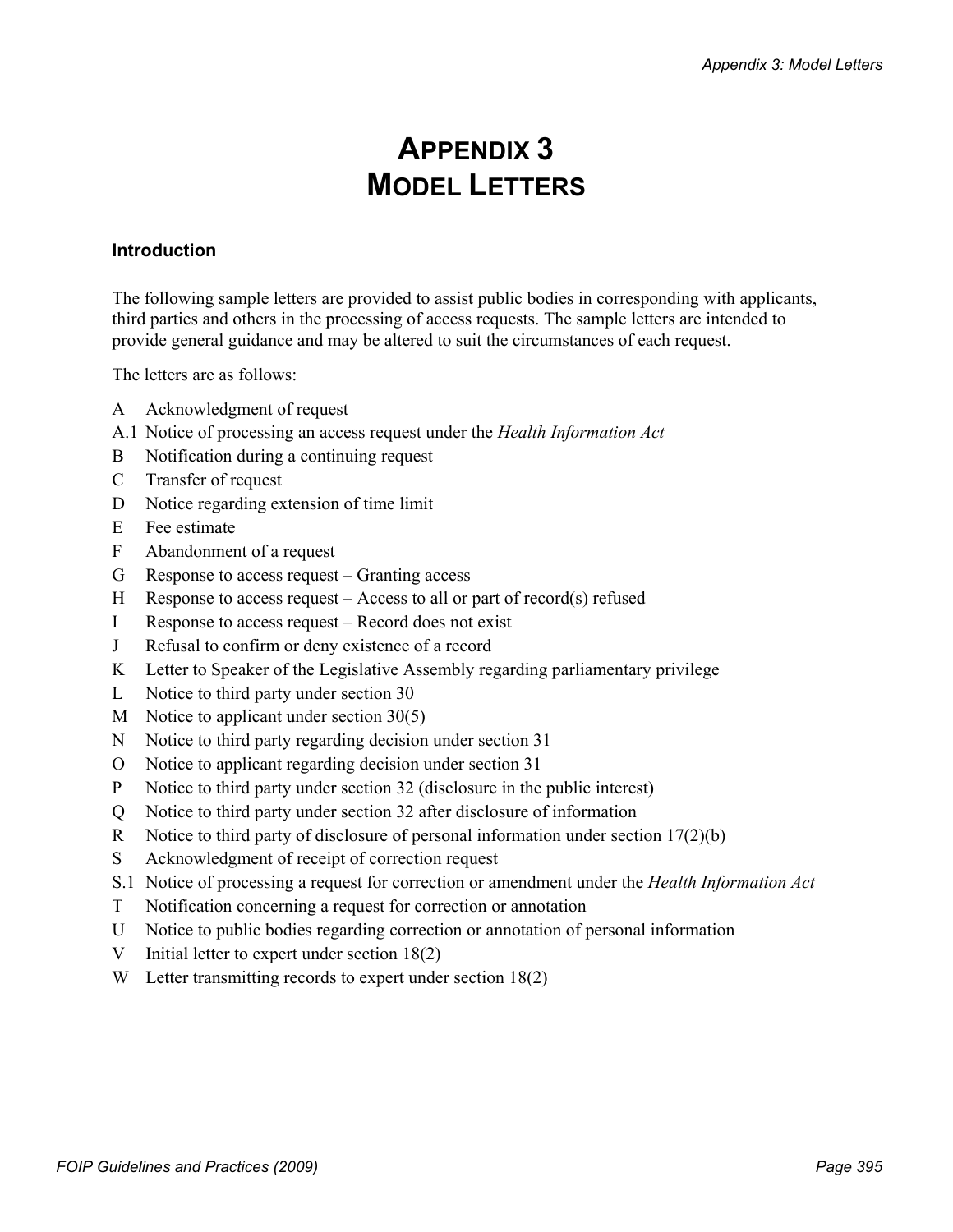# **Model Letter A – Acknowledgment of request**

*Purpose: To acknowledge receipt of the applicant's request for information, to ask for clarification of a request and/or to request that initial fees be paid in order that the request may be considered complete and processing can commence.* 

[Reference number]

[Date]

[Applicant's name and address]

Dear [Applicant's name]:

Re: *Freedom of Information and Protection of Privacy Act* [Request under Consideration]

Your request for access to [describe the information requested] under the *Freedom of Information and Protection of Privacy Act* (the Act) was received by [public body] on [date].

## **Option A.1: General acknowledgment**

We will provide the information available to you under the Act as quickly as possible. Although the Act allows us a maximum of 30 days to respond, we will reply sooner than [date], if possible.

## **Option A.2: Need to supply more detail**s

Unfortunately, your request for access to information does not provide sufficient specific details to identify the records you may be requesting. [Name of public body] cannot begin to process your request until we receive additional information to help us [identify the record *or* make the request more specific]. Please help us to clarify your request by supplying any of the following details of which you are aware:

[List details you are requesting]

## **Option A.3: Failure to include initial fee**

Unfortunately, you did not include the initial fee of \$25.00. The Act allows us 30 days to respond to your request, but this time period will not commence until the initial fee has been received. Please forward the fee to [appropriate address within the public body] as quickly as possible.

The processing of the request will commence immediately upon the receipt of your fee.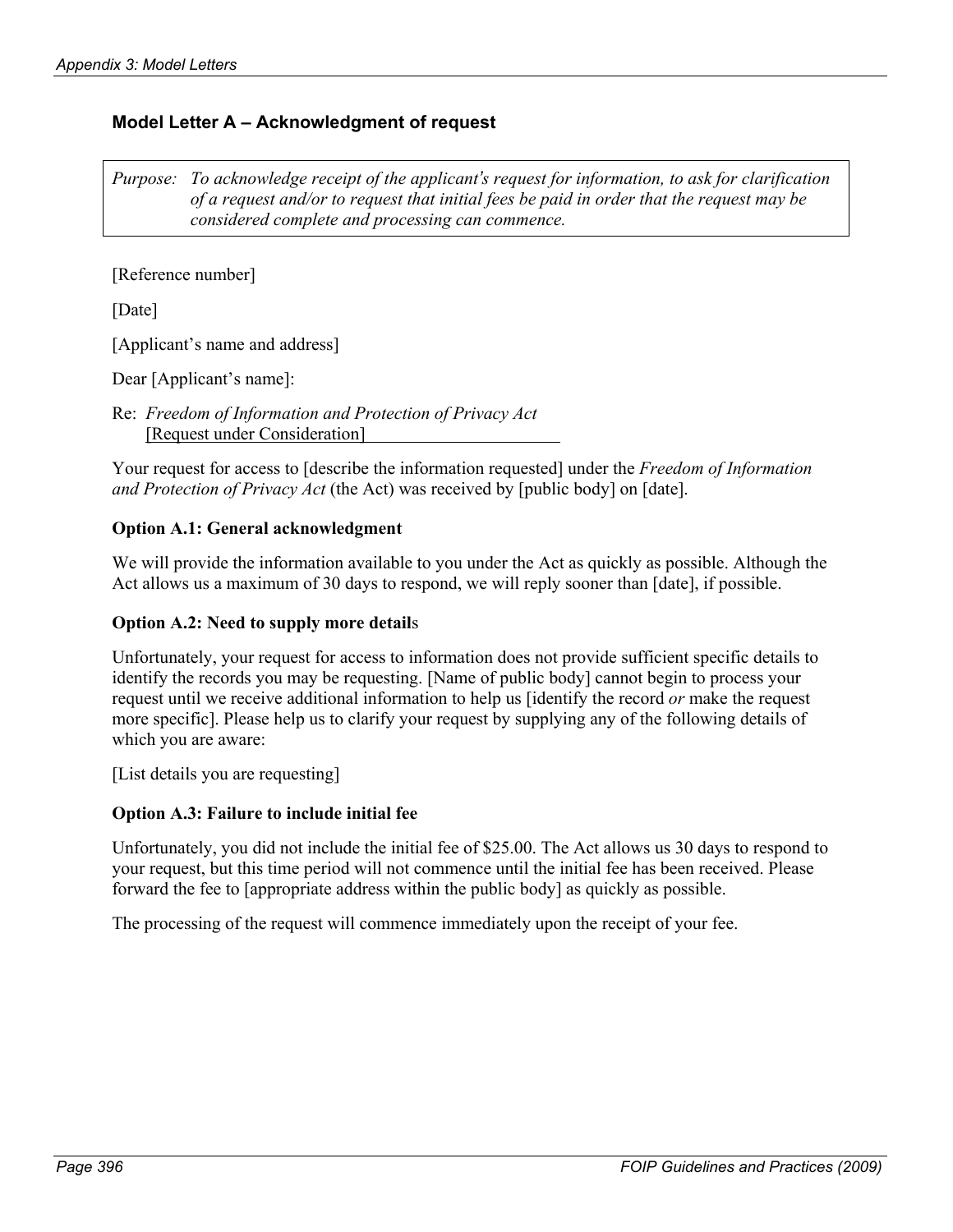# **Model Letter A – Acknowledgment of Request (continued)**

## **Option A.4: Acceptance of continuing request**

We note that you wish your request to have continuing status under section 9 of the Act. [Name of public body] is granting the request continuing status, and a schedule indicating the period of the request and on what dates the continuing request will be deemed to be received and activated is attached. You will be notified on each of these dates that the request process has begun and when a response can be anticipated.

If you find this schedule unsatisfactory, please write to me or call me at [telephone number].

## **Option A.5: Rejection of continuing request**

We note that you wish your request to have continuing status under section 9 of the Act. [Name of public body] does not grant your request [state reasons]. For these reasons, we will only respond to this request as a single access request for records that currently exist.

## **Option A.6: Clarification of request**

We have now had an opportunity to discuss your request with you [state method and date]. We agreed that the request would now focus on [describe the subject and/or the information agreed upon]. If this understanding is not correct, please contact me at [telephone number] as soon as possible. This letter serves as a notice that it is this request that [name of public body] is proceeding to process. We will provide the information available to you under the Act as quickly as possible. Although the Act allows us a maximum of 30 days to respond, we will reply sooner than [date], if possible.

If you have any questions, please write to me or call me at [telephone number].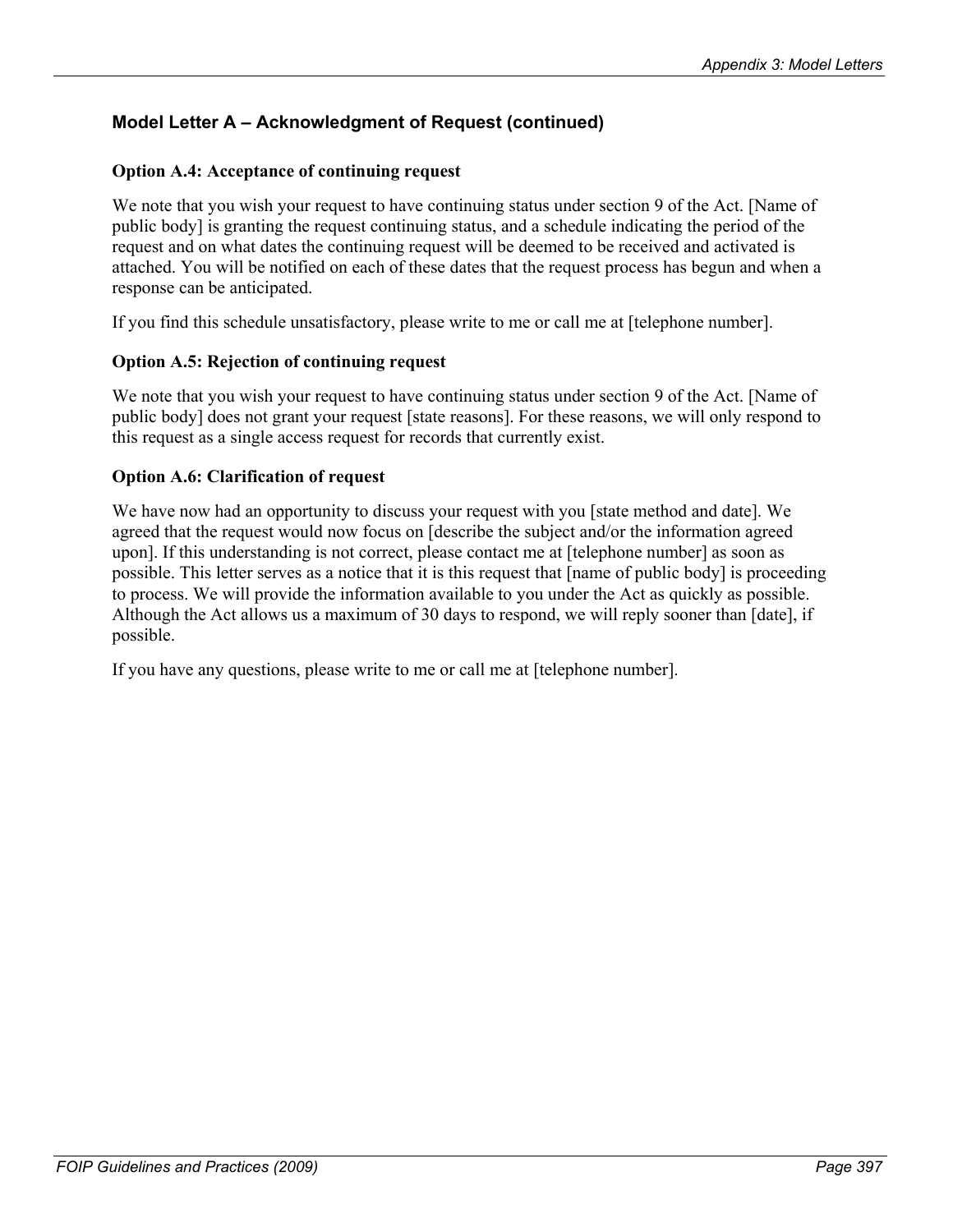# **Model Letter A – Acknowledgment of Request (continued)**

## **Conclusion for options A.3 to A.6**

Section 65 of the *Freedom of Information and Protection of Privacy Act* provides that you may make a written request to the Information and Privacy Commissioner to review this matter. You have 60 days from the date of this notice to request a review by writing to the Commissioner at 410, 9925 – 109 Street, Edmonton, Alberta, T5K 2J8.

[If the nature of the request warrants it, the public body may also wish to include the following paragraph.]

Section 67(1) of the *Freedom of Information and Protection of Privacy Act* requires the Commissioner to give a copy of your request for review to the head of a public body and to any other person who, in the Commissioner's opinion, is affected by the request. Therefore your request for review should not contain any information that you do not wish exchanged with the other parties.

When requesting a review, please provide the Office of the Commissioner with the following information:

- 1. The reference number noted at the top of this notice.
- 2. A copy of this letter.
- 3. A copy of your original request form that you sent to [name of public body].

Sincerely,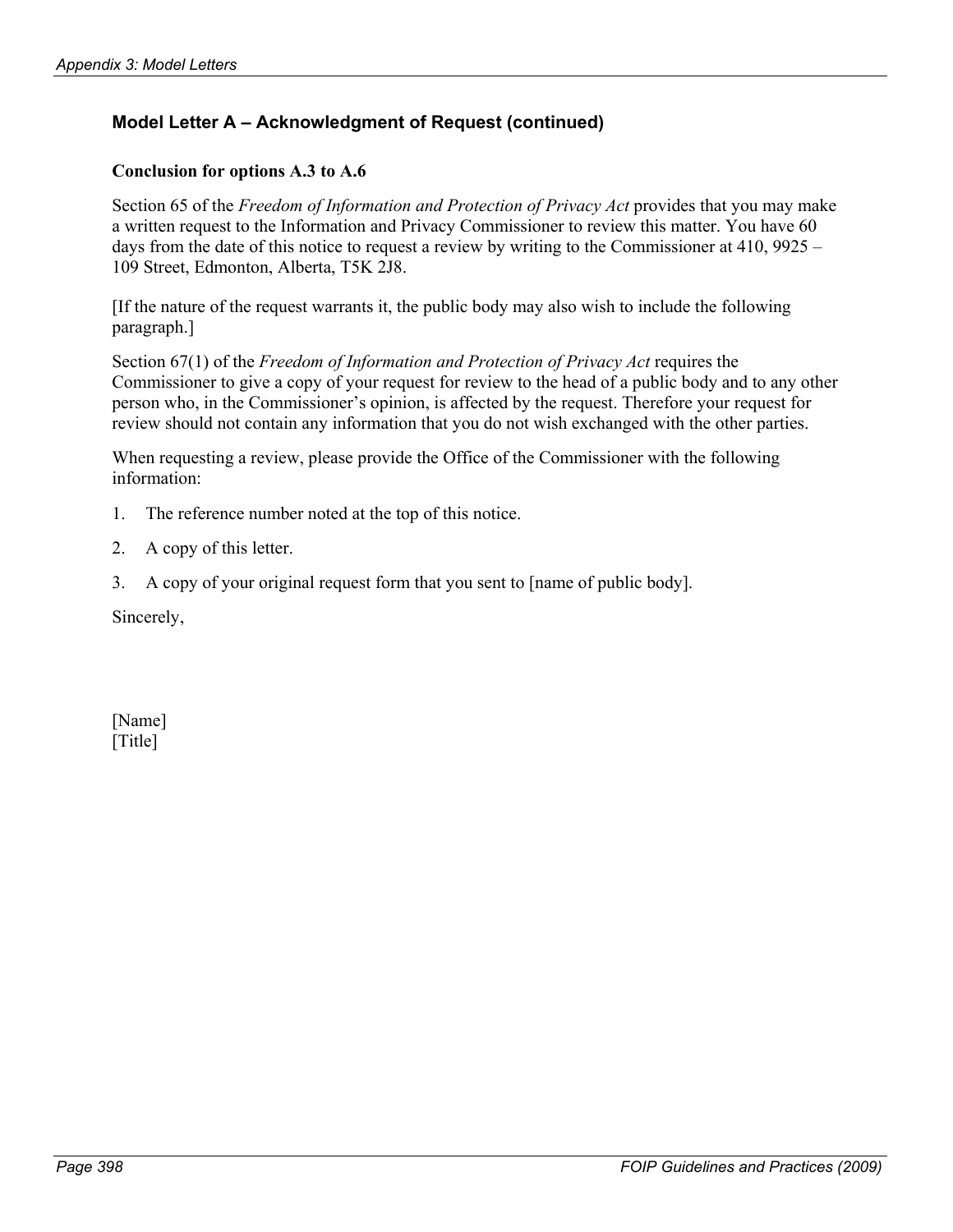## **Model Letter A.1 – Notice of processing an access request under the**  *Health Information Act*

*Purpose: To acknowledge receipt of the applicant's request for information, and to give notice that all or part of the request will be processed under the Health Information Act. This model letter is only to be used by a public body that is also a custodian under the Health Information Act.*

[Reference number]

[Date]

[Applicant's name and address]

Dear [Applicant's name]:

Re: *Freedom of Information and Protection of Privacy Act*  [Request under Consideration]

Your request for access to [describe the information requested] under the *Freedom of Information and Protection of Privacy Act* was received by [public body] on [date].

Some [or all] of the record(s) you requested contain information to which the *Health Information Act (HIA)* applies. The request for these record(s) is deemed to be a request under section 8(1) of the *HIA* and that Act applies to the processing of your [or part of your] request.

Please see the attached letter related to your [or that part of your] request [attach a letter acknowledging receipt of the access request under the *HIA* – use Model Letter A from Appendix 2 – *Health Information Act Guidelines and Practices*].

If you have any questions, please write to me or call me at [telephone number].

Sincerely,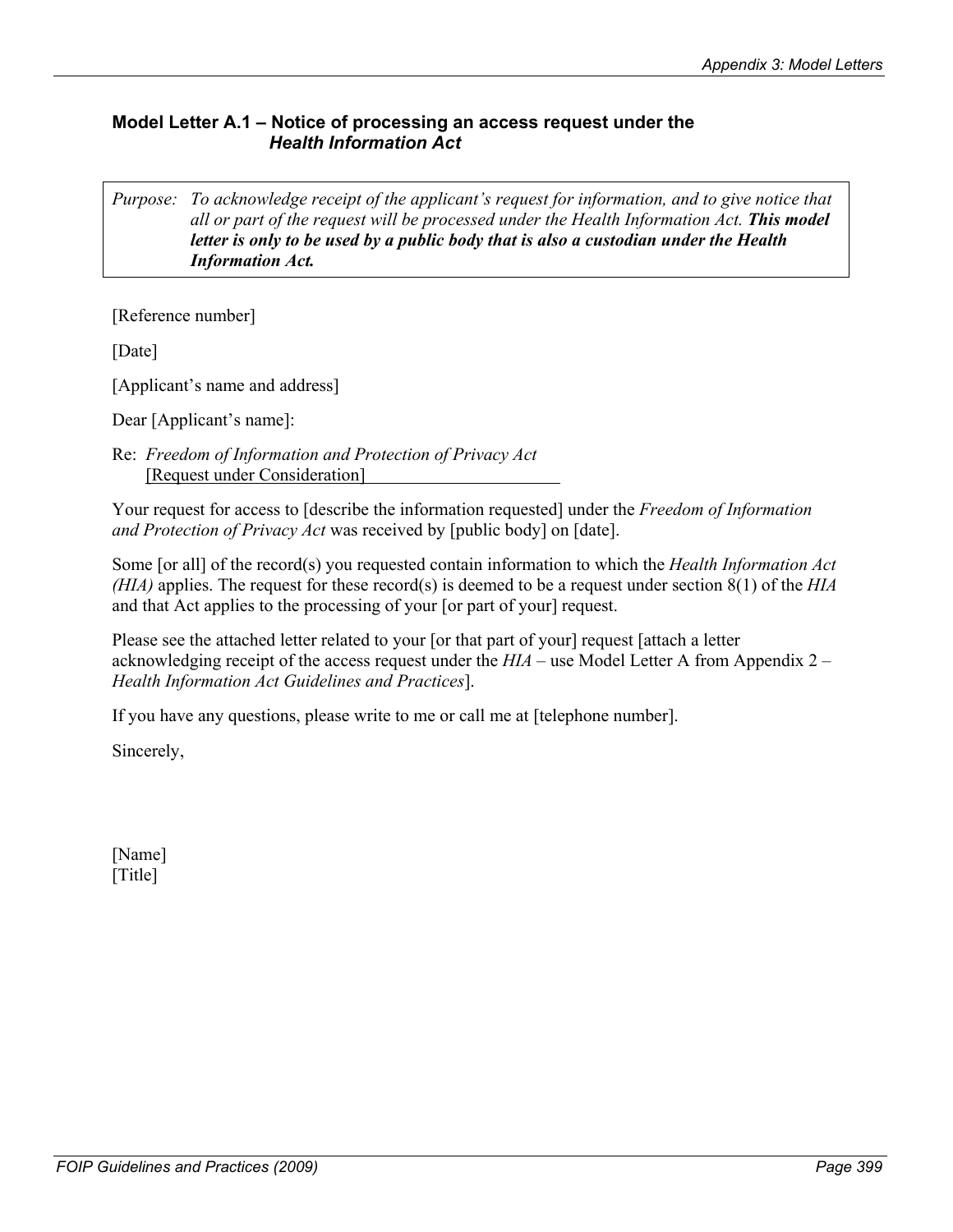## **Model Letter B – Notification during a continuing request**

*Purpose: To notify a requester who has made a continuing request that work has begun on processing records at a particular date set out in the schedule required by section 9 of the Act.* 

[Reference number]

[Date]

[Applicant's name and address]

Dear [Applicant's name]:

Re: *Freedom of Information and Protection of Privacy Act* [Request under Consideration]

#### **Option B.1: No fee required**

[Name of public body] is commencing to process your continuing request concerning [set out general subject] in accordance with the established schedule. The processing, due to commence on [date], is now under way. We will make every effort to provide the information requested as quickly as possible and no later than [date].

#### **Option B.2: Deposit required**

As indicated in the letter of [date of original fee estimate for the continuing request], [name of public body] will process your continuing request concerning [set out general subject] in accordance with the schedule established, when the deposit for this scheduled instalment of the request is received. Please forward the deposit of [\$ amount] made payable to [the Minister of Finance and Enterprise or appropriate officer of public body]. This reply must be sent to [name of officer, office and address of public body] and should quote the reference number provided at the top of this letter. When we have received your deposit, processing of your request will proceed.

If you have any questions now or during the processing of this portion of your request, please write or call me at [telephone number].

Sincerely,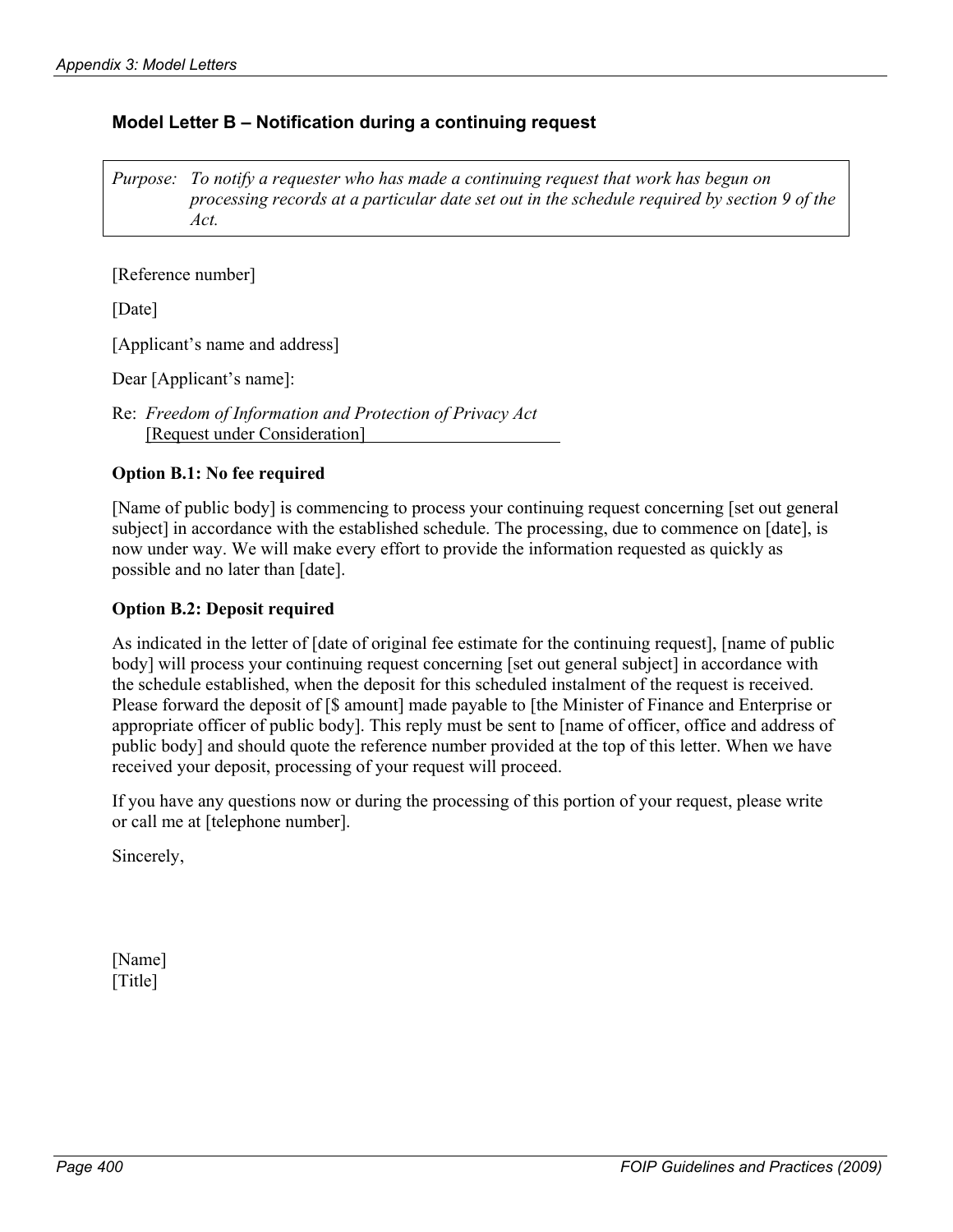# **Model Letter C – Transfer of request**

*Purpose: To advise an applicant that his or her access request or request for correction of personal information has been transferred.* 

[Reference number]

[*Date*]

[Applicant's name and address]

Dear [Applicant's name]:

Re: *Freedom of Information and Protection of Privacy Act* [Request under Consideration]

Your request for [information or correction of your personal information] has been forwarded to [name of public body, address and telephone number] and this body has agreed to process it. Your request was transferred on [date] under [section 15 or 37] of the *Freedom of Information and Protection of Privacy Act* because [name of public body] [explain the reason for the transfer; i.e., the record was produced by or for the other public body or the other public body was the first to obtain the record, or the record is in the custody or under the control of the other public body].

[Name of the other public body] will respond to you before  $\lceil \text{date} - 30 \text{ days} \rceil$  from the date the other public body received the transferred request] unless it extends the time limit for responding to you under section 14. [Name of FOIP Coordinator] at [public body] will contact you shortly to acknowledge receipt of this request.

If you have any questions, please write to me or call me at [telephone number].

Sincerely,

[Name] [Title]

cc: [Other public body contact]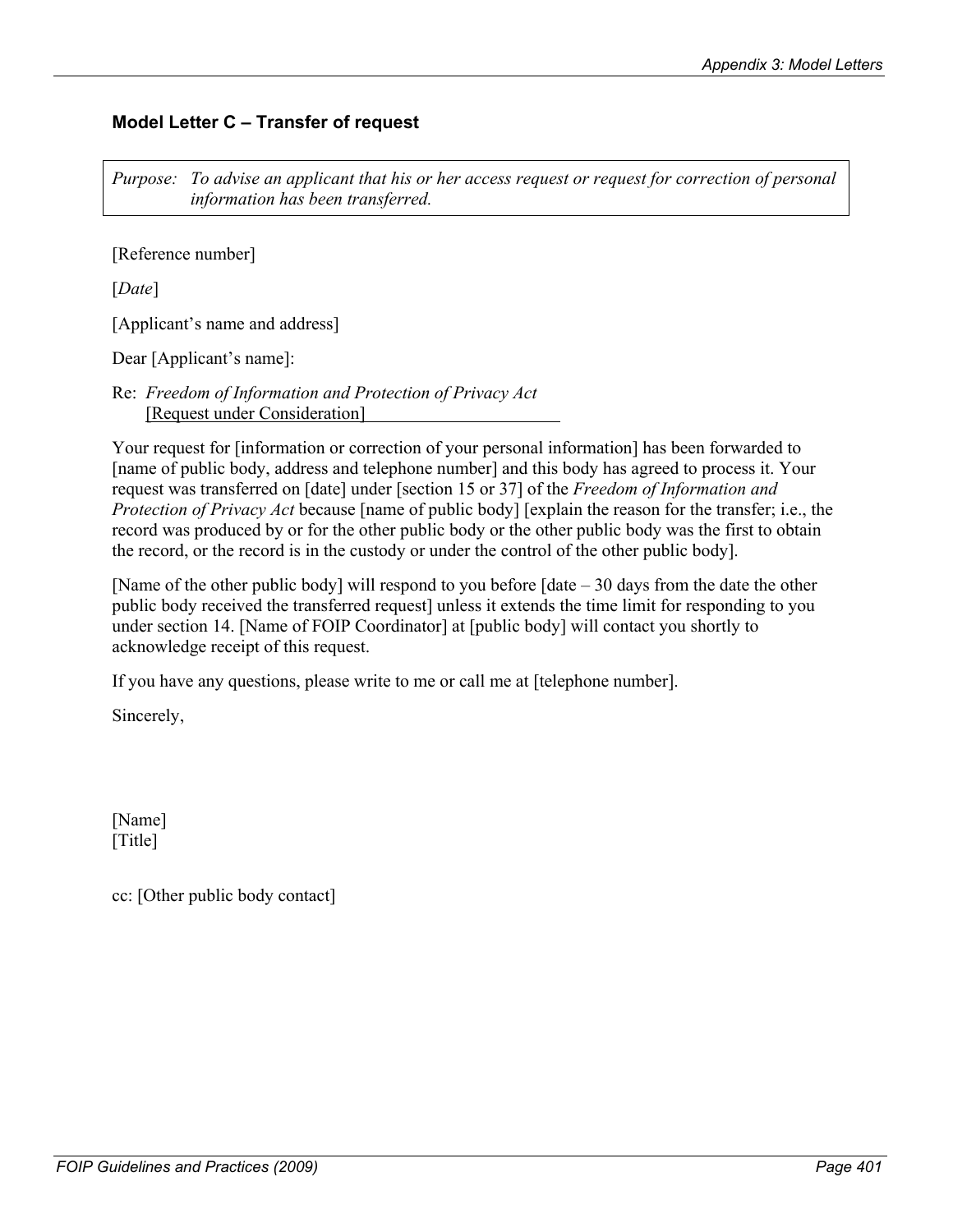# **Model Letter D – Notice regarding extension of time limit**

*Purpose: To advise an applicant of a time extension taken to process a request.* 

[Reference number]

[Date]

[Applicant's name and address]

Dear [Applicant's name]:

Re: *Freedom of Information and Protection of Privacy Act* [Request under Consideration]

[Name of public body] received your request for access to information on [date].

Normally, [name of public body] responds to a request for information within 30 days after receiving the request. However, the *Freedom of Information and Protection of Privacy Act* provides that a public body may extend this time limit under certain circumstances.

## **Option D.1: Time extension to clarify request**

In this case, there is a need for us to obtain more information from you before we can identify the records that deal with the subject of your request. We will need a time extension of [number of days] to do this and identify the applicable records.

#### **Option D.2: Consultation with third party or parties or other public body or bodies**

A preliminary review of the records you have requested indicates that extensive consultations with other parties including [name of third party or parties or public body or bodies] may be required before we can fully process your request. This consultation is necessary for us to deal completely with the records that are the subject of your request. We will require a time extension of [number of days] to carry out this process.

#### **Option D.3: Large number of records**

Your request involves a large number of records. The volume of information involved cannot be processed within the usual 30-day limit. An extension of time of [number of days] will allow [name of public body] to provide you with a complete response to your request.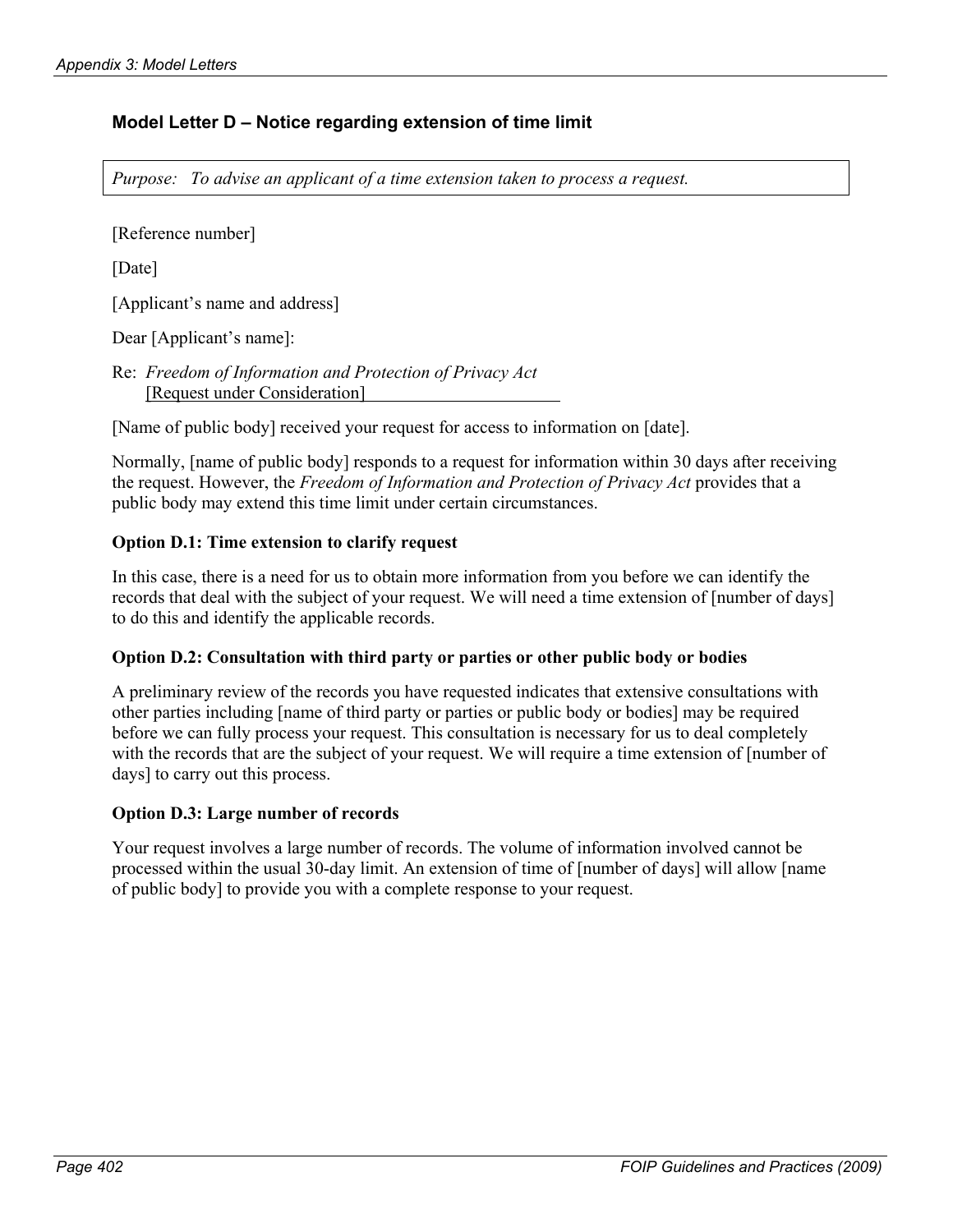# **Model Letter D – Notice regarding extension of time limit (continued)**

#### **Option D.4: Multiple concurrent requests**

[You or you and others working for the same organization or working in association with you] have made multiple concurrent requests. We have consulted with the Information and Privacy Commissioner about the difficulties this causes in terms of responding to all requests within the 30 day time limit in the Act. The Commissioner has given us permission to extend the time for responding by [number of days].

#### **Conclusion for all options**

A response to your request will be ready no later than [proposed date]. We will try to respond sooner, if possible.

If you have any questions regarding this time extension, please contact [name and job title] at [business address] or telephone [number].

If you feel this time extension is unjustified, section 65 of the *Freedom of Information and Protection of Privacy Act* provides that you may ask the Information and Privacy Commissioner to review this decision. You have 60 days from the date of this notice to request a review by writing to the Commissioner at 410, 9925 – 109 Street, Edmonton, Alberta, T5K 2J8.

[If the nature of the request warrants it, the public body may also wish to include the following paragraph.]

Section 67(1) of the *Freedom of Information and Protection of Privacy Act* requires the Commissioner to give a copy of your request for review to the head of a public body and to any other person who, in the Commissioner's opinion, is affected by the request. Therefore your request for review should not contain any information that you do not wish exchanged with the other parties.

When requesting a review, please provide the Office of the Commissioner with the following information:

- 1. The reference number quoted at the top of this notice.
- 2. A copy of this letter.
- 3. A copy of your original request form that you sent to [name of public body].

Sincerely,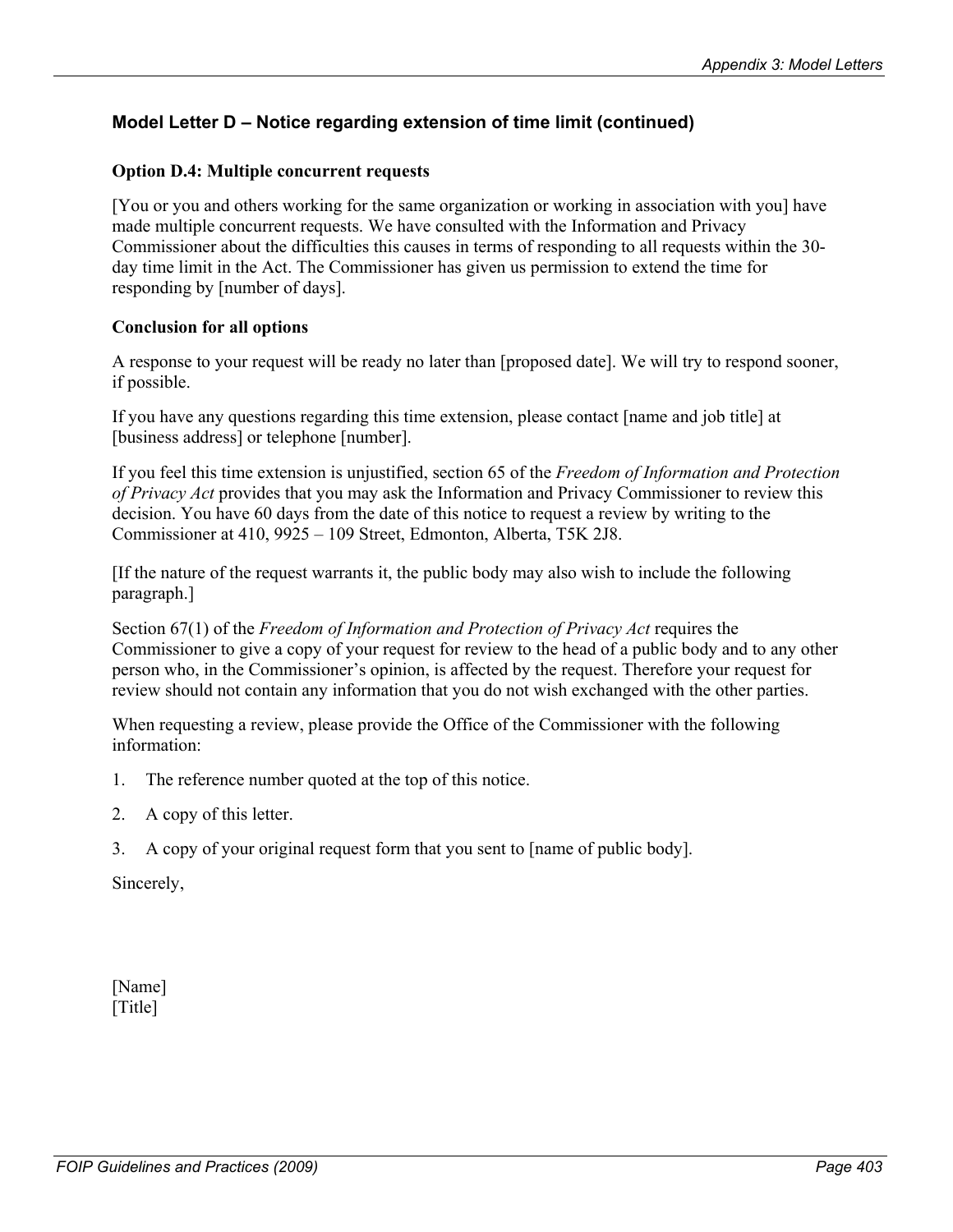## **Model Letter E – Fee estimate**

*Purpose: To advise an applicant of the amount of fees that will be involved in processing a request.* 

[Reference number]

[Date]

[Applicant's name and address]

Dear [Applicant's name]:

Re: *Freedom of Information and Protection of Privacy Act*  [Request under Consideration]

[Name of public body] received your request for access to information on [date]. Section 93 of the *Freedom of Information and Protection of Privacy Act* provides that fees may be charged for providing you with the information that you requested.

Fees over and above the initial fee paid at the time you made the request are assessed because [provide rationale for fees being assessed].

The fee for providing the records you have requested is estimated to be [\$ amount]. We have calculated this amount as follows:

[Provide calculation]

## **Option E.1: Deposit required**

Please reply to us in writing within 20 days of the date of this notice indicating that you accept this estimate and enclose a deposit of [\$ amount] made payable to [the Minister of Finance and Enterprise or appropriate officer of public body]. This reply must be sent to [name of officer, office and address of public body] and should quote the reference number provided at the top of this letter. When we have received your response and deposit, processing of your request will continue.

## **Option E.2: No deposit required**

Please reply to us in writing within 20 days of the date of this notice indicating that you accept this estimate and will pay these fees when requested to do so. Please send the reply to [name of officer, offices and address of public body] and quote the reference number provided at the top of this letter. When we have received your response, processing of your request will continue.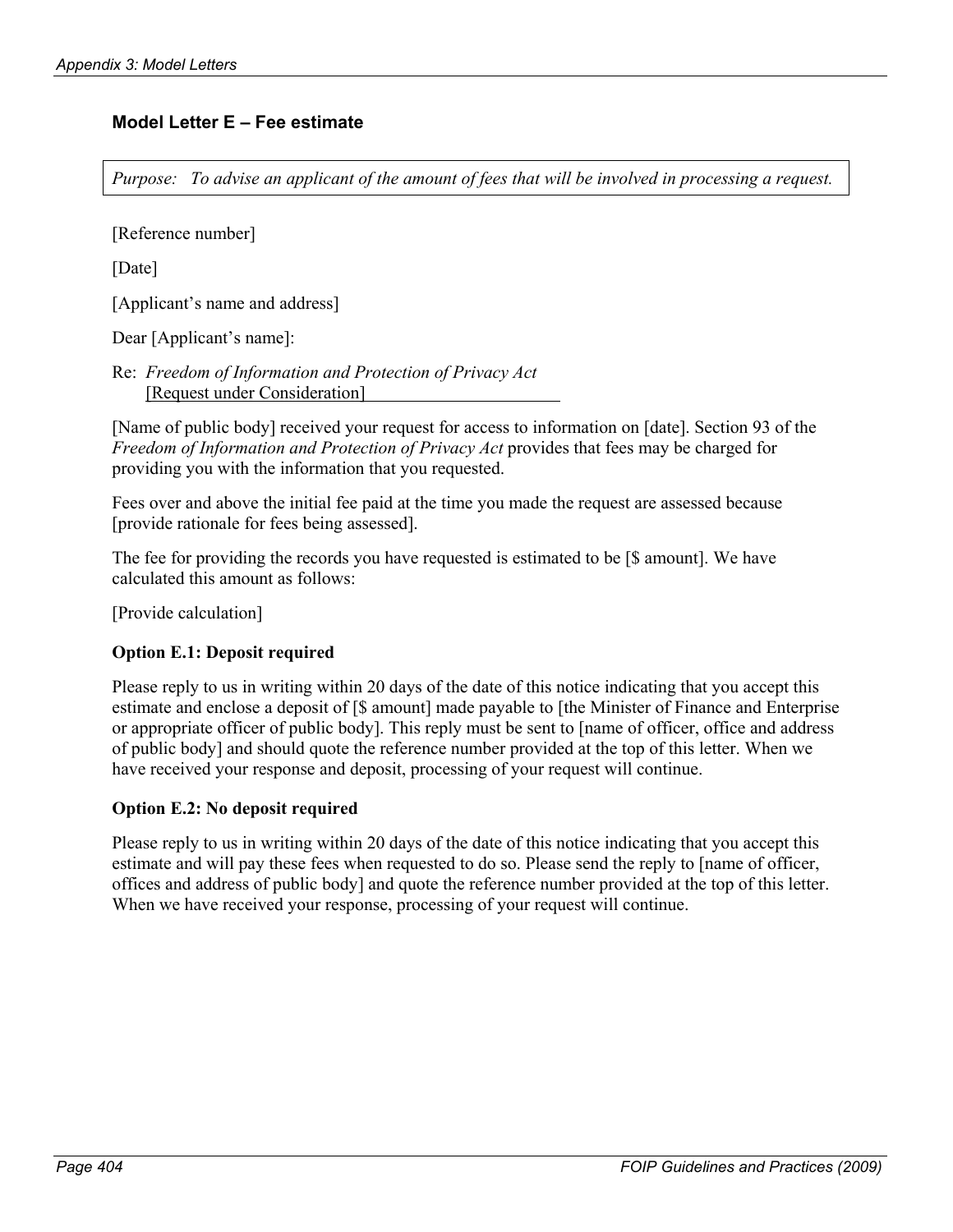# **Model Letter E – Fee estimate (continued)**

## **Option E.3: Refusal of fee waiver**

Your request for a fee waiver cannot be granted [state reason]. Please reply to us in writing within 20 days of the date of this notice indicating that you accept this estimate and enclose a deposit of [specify amount]. Please send the reply to [name of officer, offices and address of public body] and quote the reference number provided at the top of this letter. When we have received your response, your request will be processed.

If you find the fees a burden to you, we would be pleased to discuss approaches to processing the request that may reduce the fees and still provide the information you require. Please write or call [name, title, address and telephone number], who may be able to assist you.

#### **For options E.1 and E.2**

Section 93(4) provides some limited situations where fees can be reduced, or waived entirely, if you cannot afford to pay or there are other reasons that justify excusing the fee, or if the record relates to a matter of public interest. If you believe that one of these circumstances applies to you, you should raise it with the officer mentioned above.

[You may wish to include a copy of the relevant pages of *FOIP Guidelines and Practices* on the subject of fee waivers or the Bulletin on Fee Waivers*.*]

#### **Conclusion for all options**

If you have any questions, please write or call the officer named above or myself at [telephone number].

Section 65 of the *Freedom of Information and Protection of Privacy Act* allows you to ask the Information and Privacy Commissioner to review this fee estimate and any decision made on a request for a fee waiver. The Act allows you 60 days from the date you receive this notice to request a review by writing to the Information and Privacy Commissioner at 410, 9925 – 109 Street, Edmonton, Alberta, T5K 2J8.

[If the nature of the request warrants it, the public body may also wish to include the following paragraph.]

Section 67(1) of the *Freedom of Information and Protection of Privacy Act* requires the Commissioner to give a copy of your request for review to the head of a public body and to any other person who, in the Commissioner's opinion, is affected by the request. Therefore your request for review should not contain any information that you do not wish exchanged with the other parties.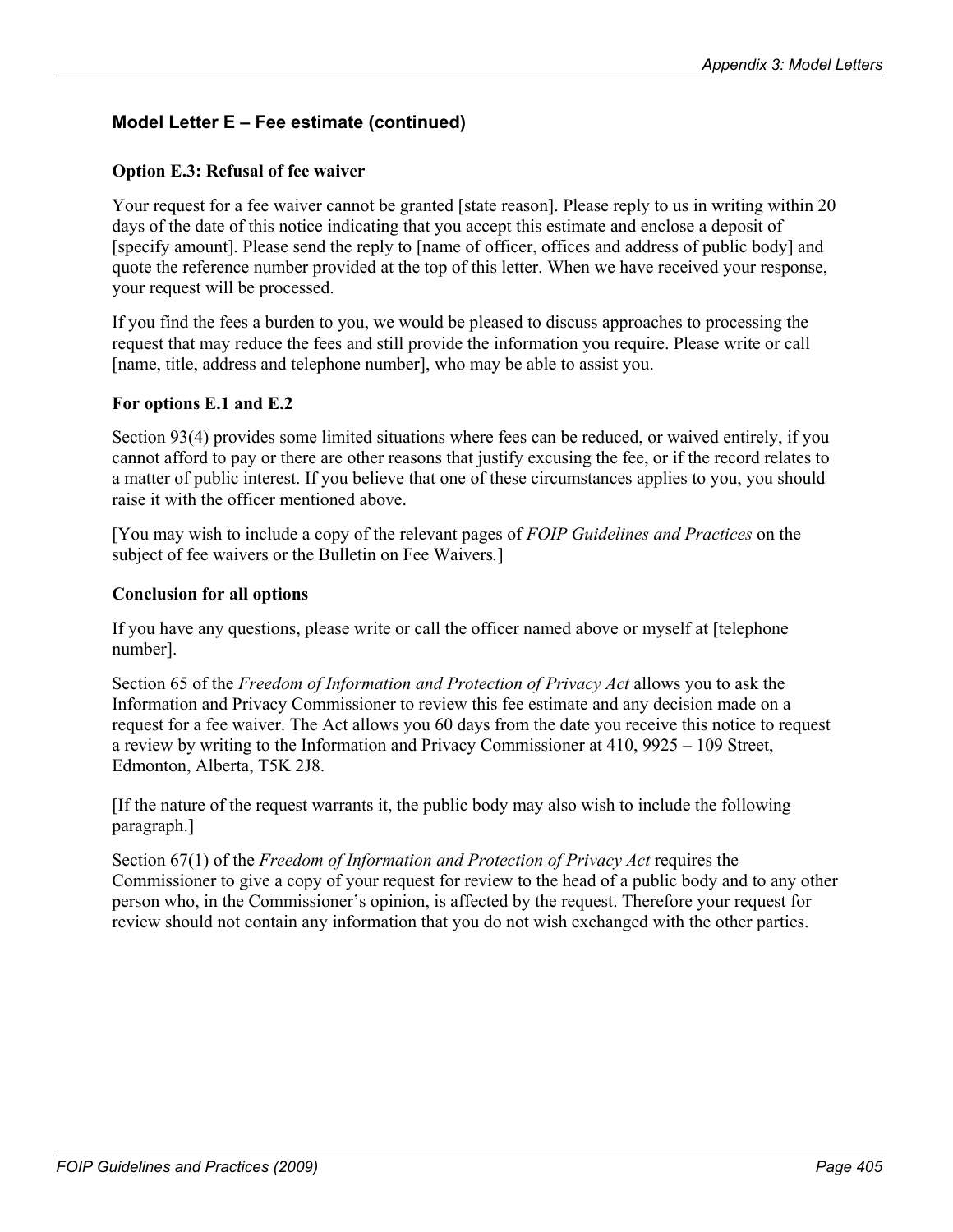# **Model Letter E – Fee estimate (continued)**

When requesting a review, please provide the Office of the Commissioner with the following information:

- 1. The reference number quoted at the top of this notice.
- 2. A copy of this letter.
- 3. A copy of your original request for information that you sent to [name of public body].

Sincerely,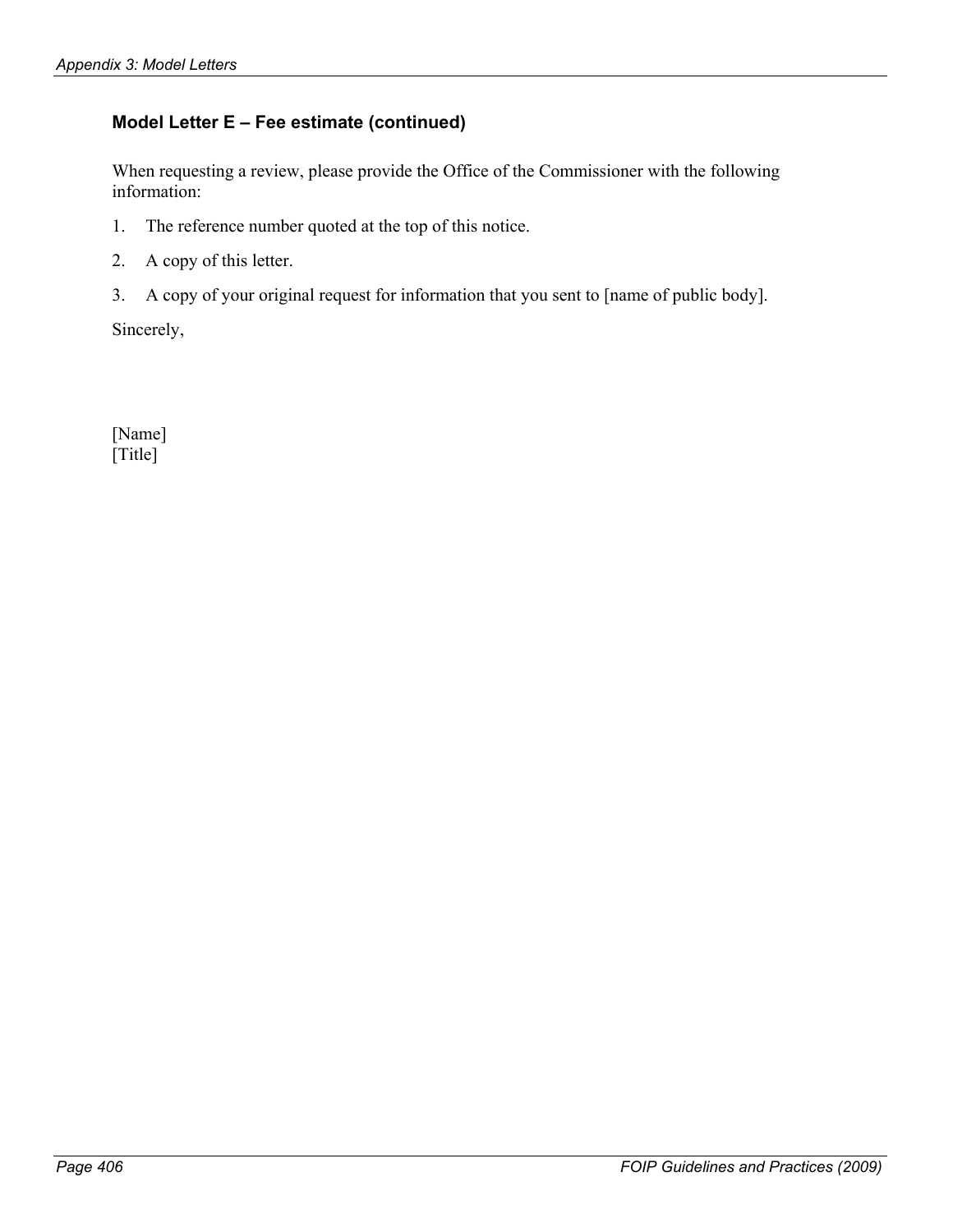# **Model Letter F – Abandonment of a request**

*Purpose: To inform the applicant that his or her request is going to be considered abandoned under section 8. The time line to allow the applicant to reactivate the request within 6 months is a suggested guideline, not a requirement of the Act. Public bodies may choose to alter this according to the nature of the request or the records involved.* 

[Reference number]

[Date]

[Applicant's name and address]

Dear [Applicant's name]:

Re: *Freedom of Information and Protection of Privacy Act*  [Request under Consideration]

## **Option F.1: Abandonment indicated**

You indicated to us on [date] that you were abandoning your request [reference number and subject]. If you wish to reactivate your request at any time up to [date 6 months from the date of closure], you may do so without making another request or submitting an initial fee. After that date, you will have to submit another request and any initial fee that may be required.

#### **Option F.2: Abandonment not indicated**

We have not received any communication concerning your request since [date of letter seeking] further information or requesting fee]. For this reason, we are closing the file on your request [reference number and subject]. If you wish to reactivate your request at any time up to [date 6 months from the date of closure], you may do so without making another request or submitting an initial fee. After that date, you will have to submit another request and any initial fee that may be required.

If you have any questions, please write or call me at [telephone number].

If you disagree with this decision, section 65 of the *Freedom of Information and Protection of Privacy Act* provides that you may ask the Information and Privacy Commissioner to review this decision. You have 60 days from the date of this notice to request a review by writing to the Commissioner at 410, 9925 – 109 Street, Edmonton, Alberta, T5K 2J8.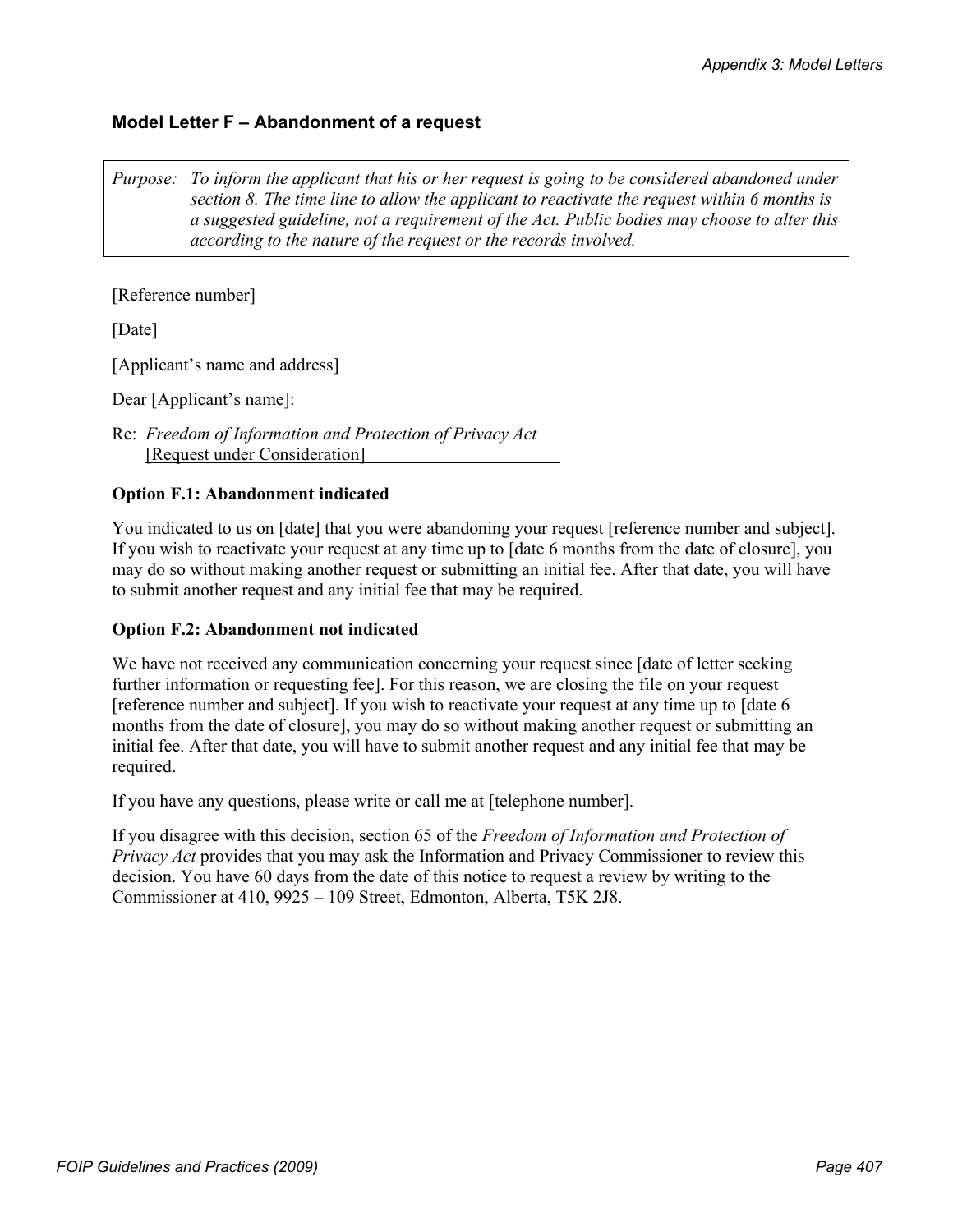# **Model Letter F – Abandonment of a request (continued)**

[If the nature of the request warrants it, the public body may also wish to include the following paragraph.]

Section 67(1) of the *Freedom of Information and Protection of Privacy Act* requires the Commissioner to give a copy of your request for review to the head of a public body and to any other person who, in the Commissioner's opinion, is affected by the request. Therefore your request for review should not contain any information that you do not wish exchanged with the other parties.

When requesting a review, please provide the Office of the Commissioner with the following information:

- 1. The reference number quoted at the top of this notice.
- 2. A copy of this letter
- 3. A copy of your original request for information that you sent to [name of public body].

Sincerely,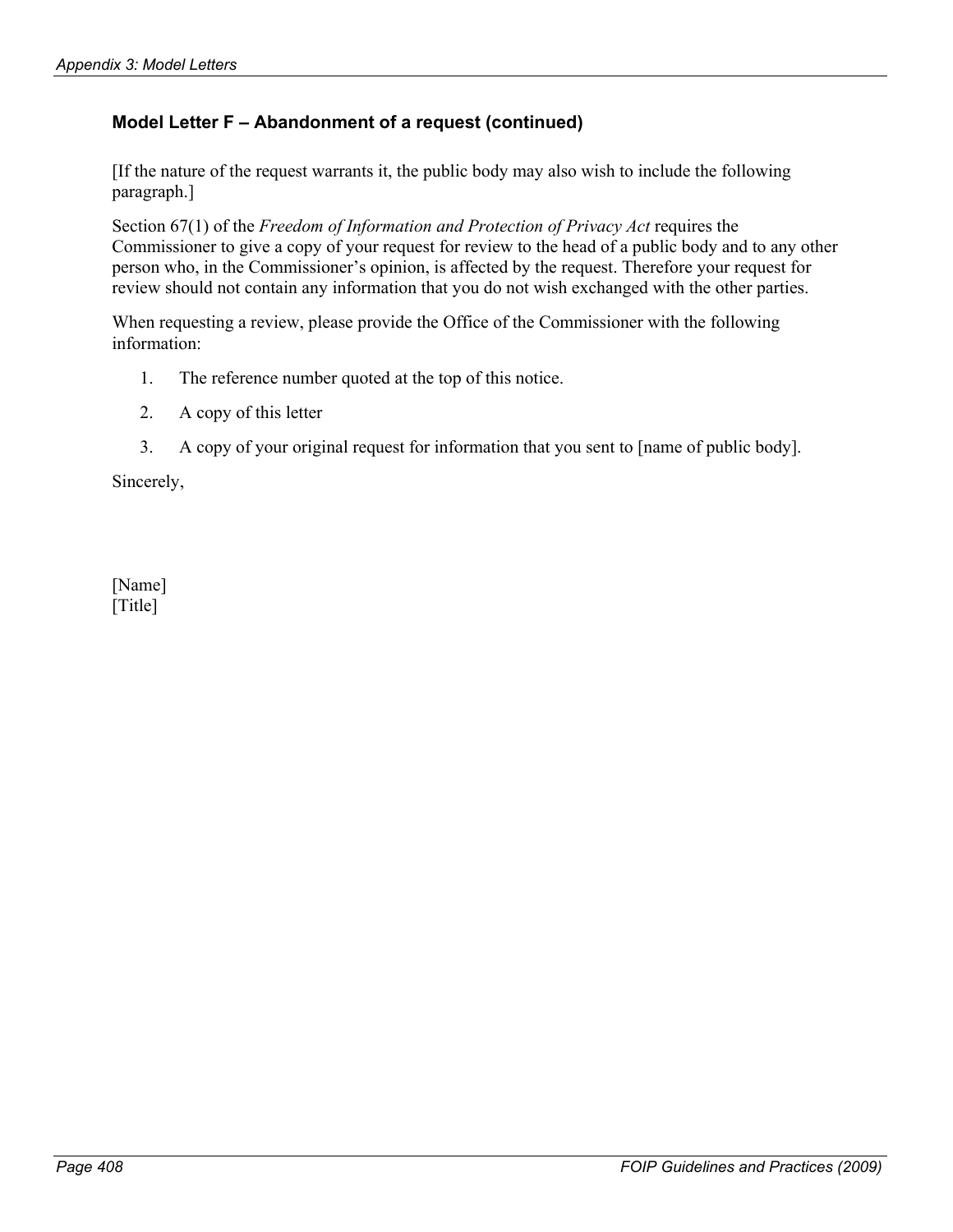# **Model Letter G – Response to access request – Granting access**

*Purpose: To inform an applicant that access will be granted.* 

[Reference number]

[Date]

[Applicant's name and address]

Dear [Applicant's name]:

Re: *Freedom of Information and Protection of Privacy Act* [Request Under Consideration]

I am responding to your request of [date] for access to information.

We are pleased to provide access to [specify subject and records generally].

## **Option G.1: Copy attached**

A copy of the record is attached.

## **Option G.2: Applicant to view originals**

You have requested an opportunity to examine the original records rather than receive copies of them. We invite you to examine the record(s) at [place and address] on [date] at [time]. If you are unable to examine the records at that time, please contact [name and telephone number] to make alternate arrangements.

## **Option G.3: Records cannot be copied**

The record(s) you have requested cannot be copied because [provide reason]. We invite you to examine the original record(s) at [place and address] on [date] at [time]. If you are unable to examine the record(s) at that time, please contact [name and telephone number] to make alternate arrangements.

#### **Option G.4: Fees required**

As we informed you in our fee estimate of [date], your request has now been processed and fees totaling [\$ amount and calculation, if previous deposit received] must be paid before access can be provided.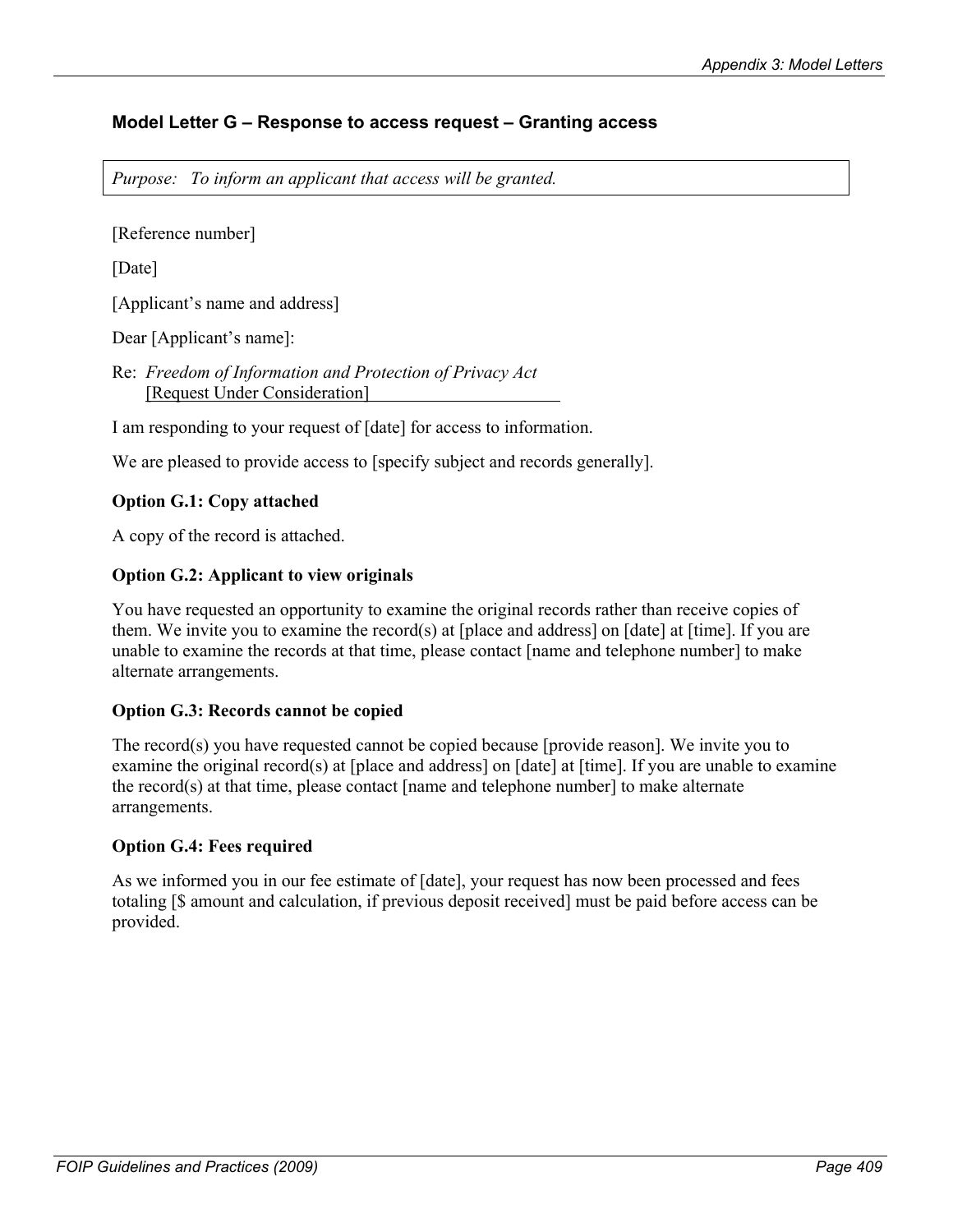## **Model Letter G – Response to access request – Granting access (continued)**

Please make your cheque or money order payable to [Minister of Finance and Enterprise or appropriate officer of local public body] and send it to [name of officer, office and address of public body].

If you feel that your request has not been answered completely or that you require further clarification, please contact [name and job title] at [business address and telephone number].

Under section 65 of the *Freedom of Information and Protection of Privacy Act*, you may ask the Information and Privacy Commissioner to review the assessment of a fee or any other matter concerning this response to your request. You have 60 days from the date of this notice to request a review by writing to the Information and Privacy Commissioner at 410, 9925 – 109 Street, Edmonton, Alberta, T5K 2J8.

[If the nature of the request warrants it, the public body may also wish to include the following paragraph.]

Section 67(1) of the *Freedom of Information and Protection of Privacy Act* requires the Commissioner to give a copy of your request for review to the head of a public body and to any other person who, in the Commissioner's opinion, is affected by the request. Therefore your request for review should not contain any information that you do not wish exchanged with the other parties.

If you wish to request a review, please provide the Office of the Commissioner with the following information:

- 1. The reference number quoted at the top of this notice.
- 2. A copy of this letter.
- 3. A copy of your original request for information that you sent to [name of public body].

Sincerely,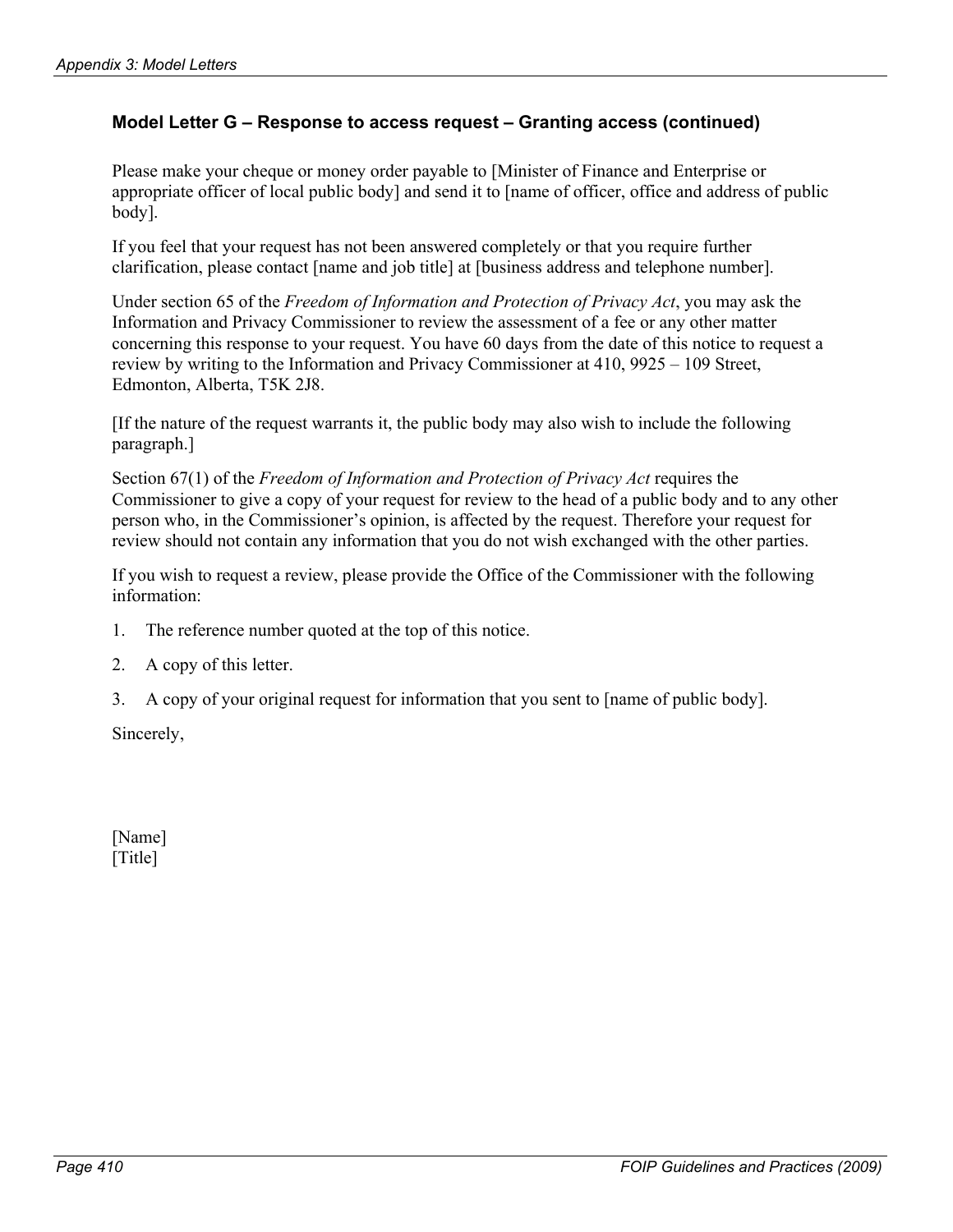## **Model Letter H – Response to access request – Access to all or part of records refused**

*Purpose: To inform an applicant that access to all or part of the records requested has been refused.* 

[Reference number]

[Date]

[Applicant's name and address]

Dear [Applicant's name]:

Re: *Freedom of Information and Protection of Privacy Act*  [Request under Consideration]

I am replying to your request of [date] for access to [general subject of records].

# **Option H.1: Total denial**

Unfortunately, access to all the information that you requested is refused under section(s) [put in an explanation, including the detailed sections on which refusal is based].

## **Option H.2: Some records available**

I am pleased to inform you that access is being provided to [specify particular records].

- A copy of the record(s) is attached; or
- You requested to examine the original records rather than receive copies. We invite you to examine the record(s) at [place and address] on [date] at [time]. If you are unable to examine the records at that time, please contact this office to make alternative arrangements; or
- The record(s) to which you are being given access cannot be copied. We invite you to examine the original record(s) at [place and address] on [date] at [time]. If you are unable to examine the record(s) at that time, please contact this office to make alternative arrangements.

Access to all other records has been denied under section(s) [give precise references] of the *Freedom of Information and Protection of Privacy Act*.

## **Option H.3: Severed information**

Some of the records you requested contain information that is withheld from disclosure under the *Freedom of Information and Protection of Privacy Act*. We have severed the excepted information so that we could disclose to you the remaining information in the records.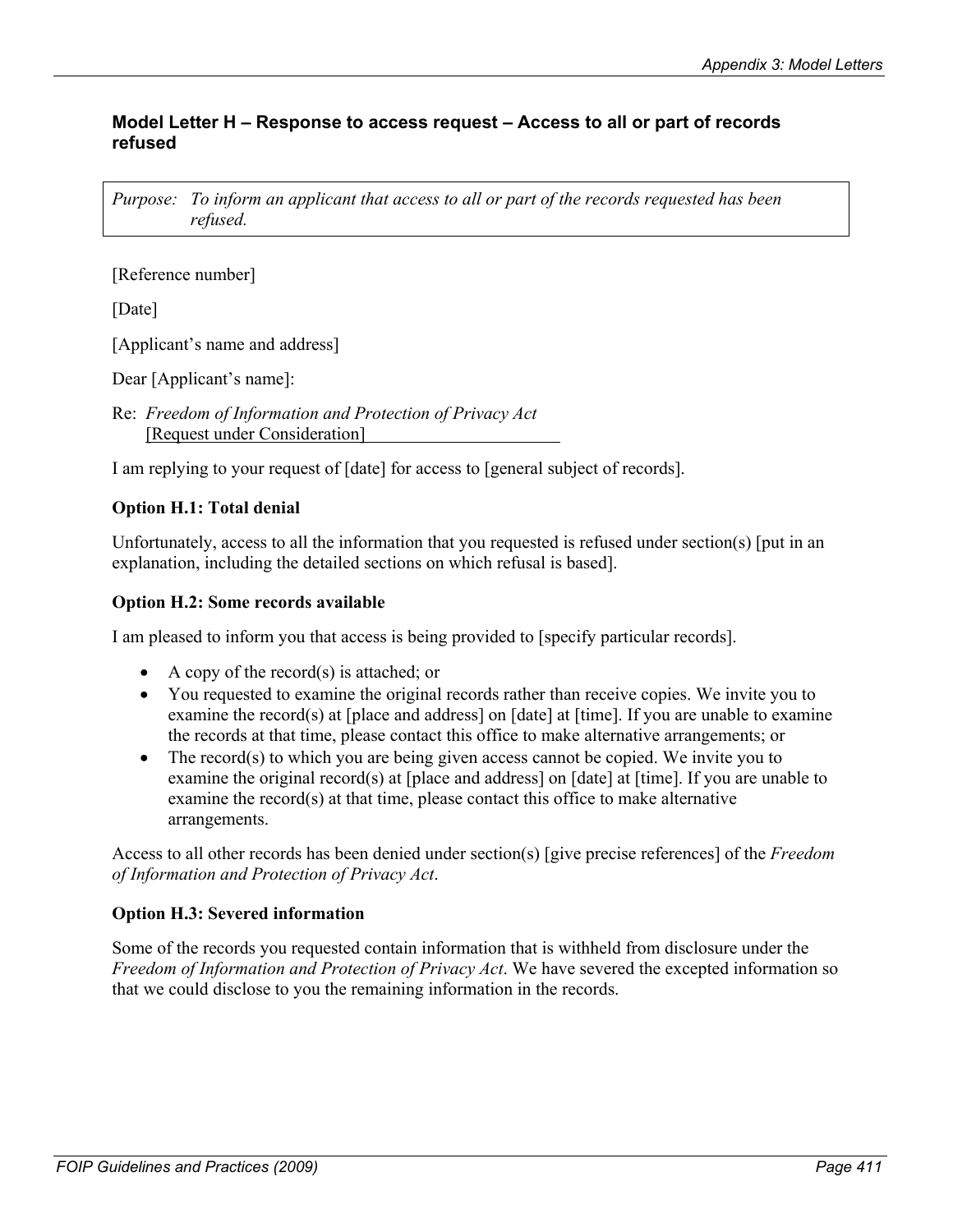# **Model Letter H – Response to access request – Access to all or part of record(s) refused (continued)**

The severed information is withheld from disclosure under sections [provide section numbers and descriptors] of the Act. The detailed sections supporting the excising of particular information are [provided in the attached list or indicated on the face of each record].

## **Option H.4: Excluded records**

The following records that you requested [describe records] are excluded from the scope of the *Freedom of Information and Protection of Privacy Act* under section [provide paragraph of section 4]. Therefore, we are not disclosing these records to you.

*OR* 

We are disclosing [all or part of the particular records] outside the provisions of the *Freedom of Information and Protection of Privacy Act* and a copy of these is attached.

[If fees are to be charged, reference should be made to the options for additional wording in Model Letter G.]

Under section 65 of the *Freedom of Information and Protection of Privacy Act*, you may ask the Information and Privacy Commissioner to review the decision [not to disclose information that you requested] OR [that the records you requested are excluded from the scope of the Act]. You have 60 days from the receipt of this notice to request a review by writing the Information and Privacy Commissioner at 410, 9925 – 109 Street, Edmonton, Alberta, T5K 2J8.

[If the nature of the request warrants it, the public body may also wish to include the following paragraph.]

Section 67(1) of the *Freedom of Information and Protection of Privacy Act* requires the Commissioner to give a copy of your request for review to the head of a public body and to any other person who, in the Commissioner's opinion, is affected by the request. Therefore your request for review should not contain any information that you do not wish exchanged with the other parties.

If you wish to request a review, please provide the Office of the Commissioner with the following information:

- 1. The reference number quoted at the top of this notice.
- 2. A copy of this letter.
- 3. A copy of your original request for information that you sent to [name of public body].

Sincerely,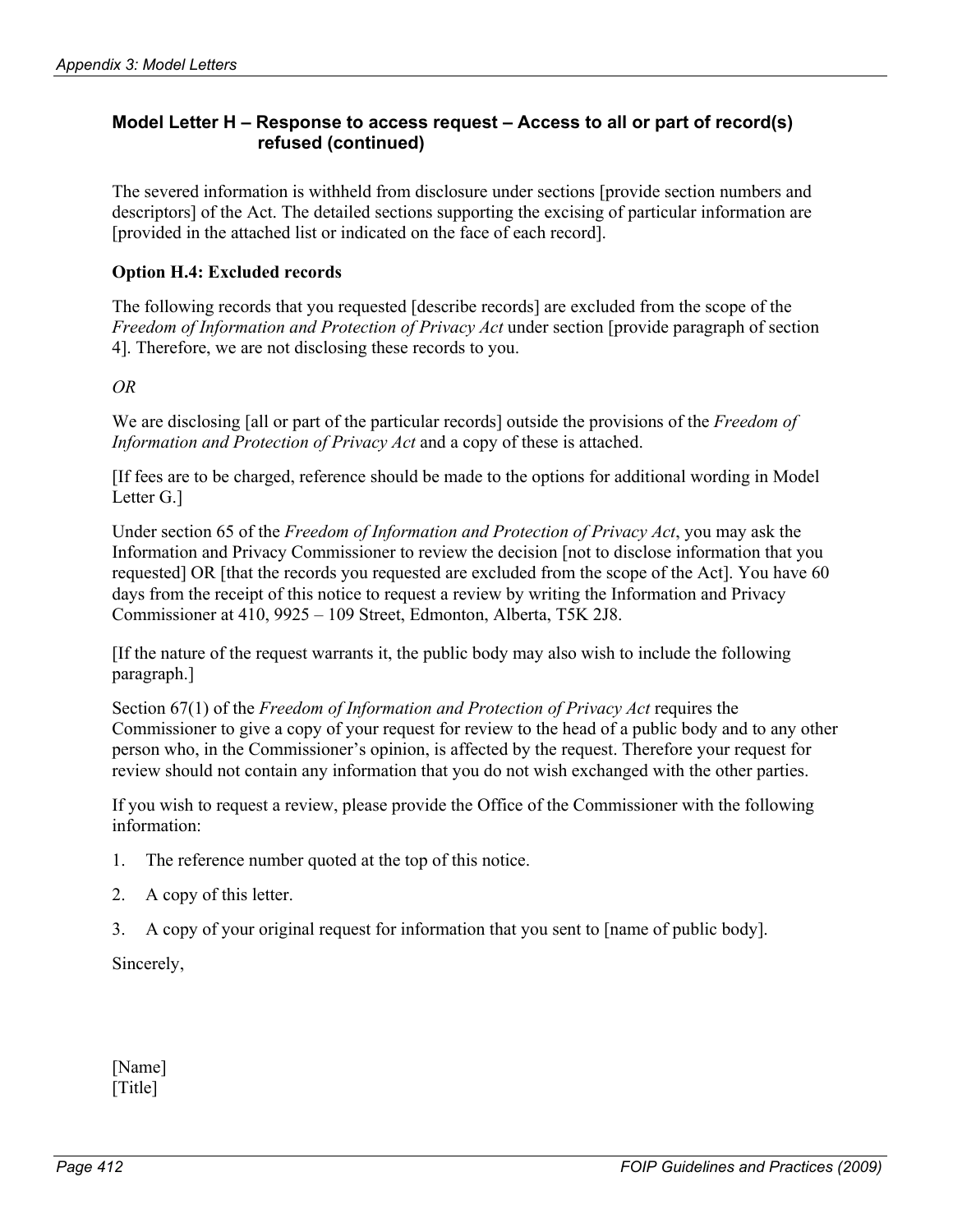## **Model Letter I – Response to access request – Record does not exist**

*Purpose: To advise an applicant that a record does not exist.* 

[Reference number]

[Date]

[Applicant's name and address]

Dear [Applicant's name]:

Re: *Freedom of Information and Protection of Privacy Act*  [Request under Consideration]

I am writing about your request of [date] for access to information under the *Freedom of Information and Protection of Privacy Act*.

I regret to inform you that a search by [name of public body] has failed to retrieve any records relating to the subject of your request. [Outline all steps taken to locate records and, if the records have been destroyed, provide information, if possible, as to when and under what authority this was done.]

If you have any questions about this letter, please write or call me at [telephone number].

Under section 65 of the *Freedom of Information and Protection of Privacy Act*, you may ask the Information and Privacy Commissioner to review the finding that records relevant to the request [could not be located or have been destroyed]. You have 60 days from the date of this notice to request a review by writing to the Information and Privacy Commissioner at 410, 9925 – 109 Street, Edmonton, Alberta, T5K 2J8.

[If the nature of the request warrants it, the public body may also wish to include the following paragraph.]

Section 67(1) of the *Freedom of Information and Protection of Privacy Act* requires the Commissioner to give a copy of your request for review to the head of a public body and to any other person who, in the Commissioner's opinion, is affected by the request. Therefore your request for review should not contain any information that you do not wish exchanged with the other parties.

If you wish to request a review, please provide the Office of the Commissioner with the following information:

1. The reference number quoted at the top of this notice.

- 2. A copy of this letter.
- 3. A copy of your original request for information that you sent to [name of public body].

Sincerely,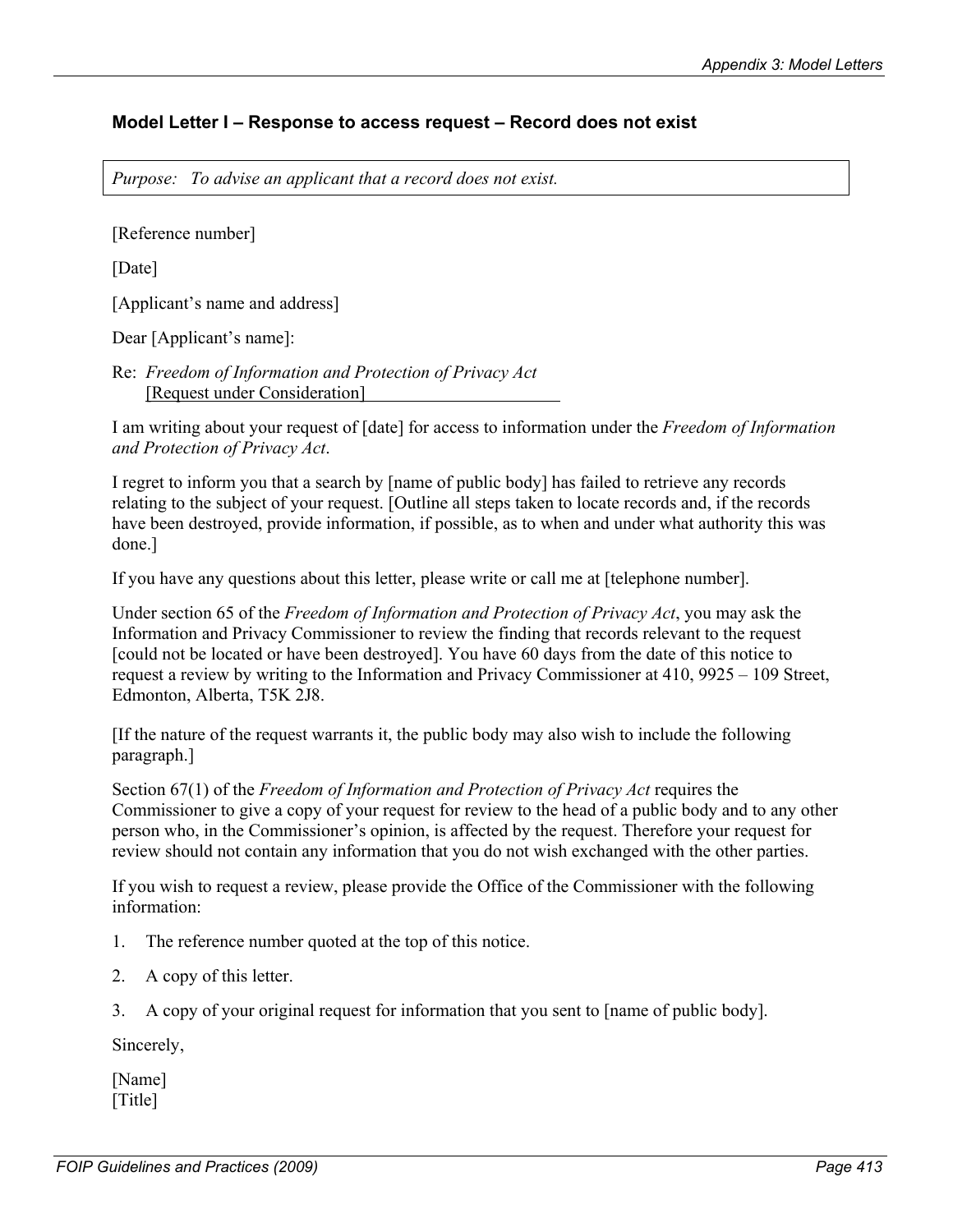## **Model Letter J – Refusal to confirm or deny existence of a record**

*Purpose: To respond to an applicant where it is necessary to "neither confirm nor deny" the existence of a record.* 

[Reference number]

[Date]

[Applicant's name and address]

Dear [Applicant's name]:

Re: *Freedom of Information and Protection of Privacy Act* [Request under Consideration]

I am writing about your request of [date] for access to information concerning [specify subject].

We are unable to confirm or deny the existence of the record(s) you have requested. However, if such information did exist, it would be withheld from disclosure under sections [specify sections and descriptors] of the *Freedom of Information and Protection of Privacy Act*.

If you have any questions about this decision, please write or call me at [telephone number].

Under section 65 of that Act, you may ask the Information and Privacy Commissioner to review this decision. You have 60 days from the date of this notice to ask for a review by writing to the Information and Privacy Commissioner at 410, 9925 – 109 Street, Edmonton, Alberta, T5K 2J8.

[If the nature of the request warrants it, the public body may also wish to include the following paragraph.]

Section 67(1) of the *Freedom of Information and Protection of Privacy Act* requires the Commissioner to give a copy of your request for review to the head of a public body and to any other person who, in the Commissioner's opinion, is affected by the request. Therefore your request for review should not contain any information that you do not wish exchanged with the other parties.

If you wish to request a review, please provide the Office of the Commissioner with the following information:

- 1. The reference number quoted at the top of this notice.
- 2. A copy of this letter.
- 3. A copy of your original request for information that you sent to [name of public body].

Sincerely,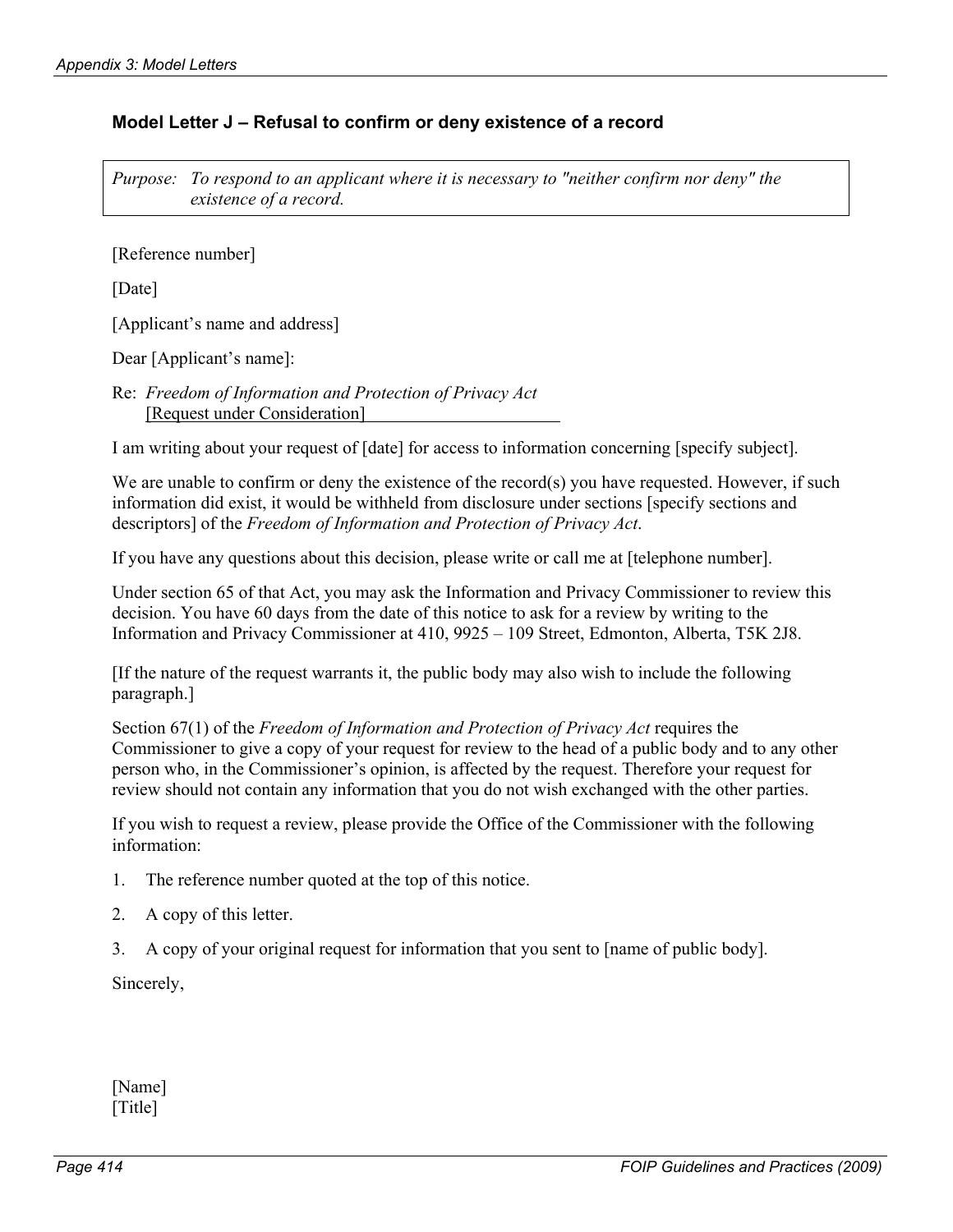# **Model Letter K – Letter to Speaker of the Legislative Assembly regarding parliamentary privilege**

*Purpose: To obtain a determination from the Speaker of the Legislative Assembly as to whether or not records contain information subject to parliamentary privilege.* 

[Reference number]

[Date]

[Speaker's name and address]

Dear [Name of Speaker]:

Re: *Freedom of Information and Protection of Privacy Act*  [Request under Consideration]

[Name of public body] has received a request under the *Freedom of Information and Protection of Privacy Act*. The request is for records concerning [subject of request] and we believe that the records attached to this letter may contain information that is subject to parliamentary privilege under section 27(1) of the Act.

I would appreciate your assistance in making a determination, as required under section 27(3) of the Act, as to whether or not parliamentary privilege applies in this case. We received the request on [date] and must respond to the applicant by [date]. Your prompt attention to this matter would also be most appreciated.

If you have any questions regarding the records or the request do not hesitate to call me at [telephone number].

Sincerely,

[Head of public body] [Title]

Attachment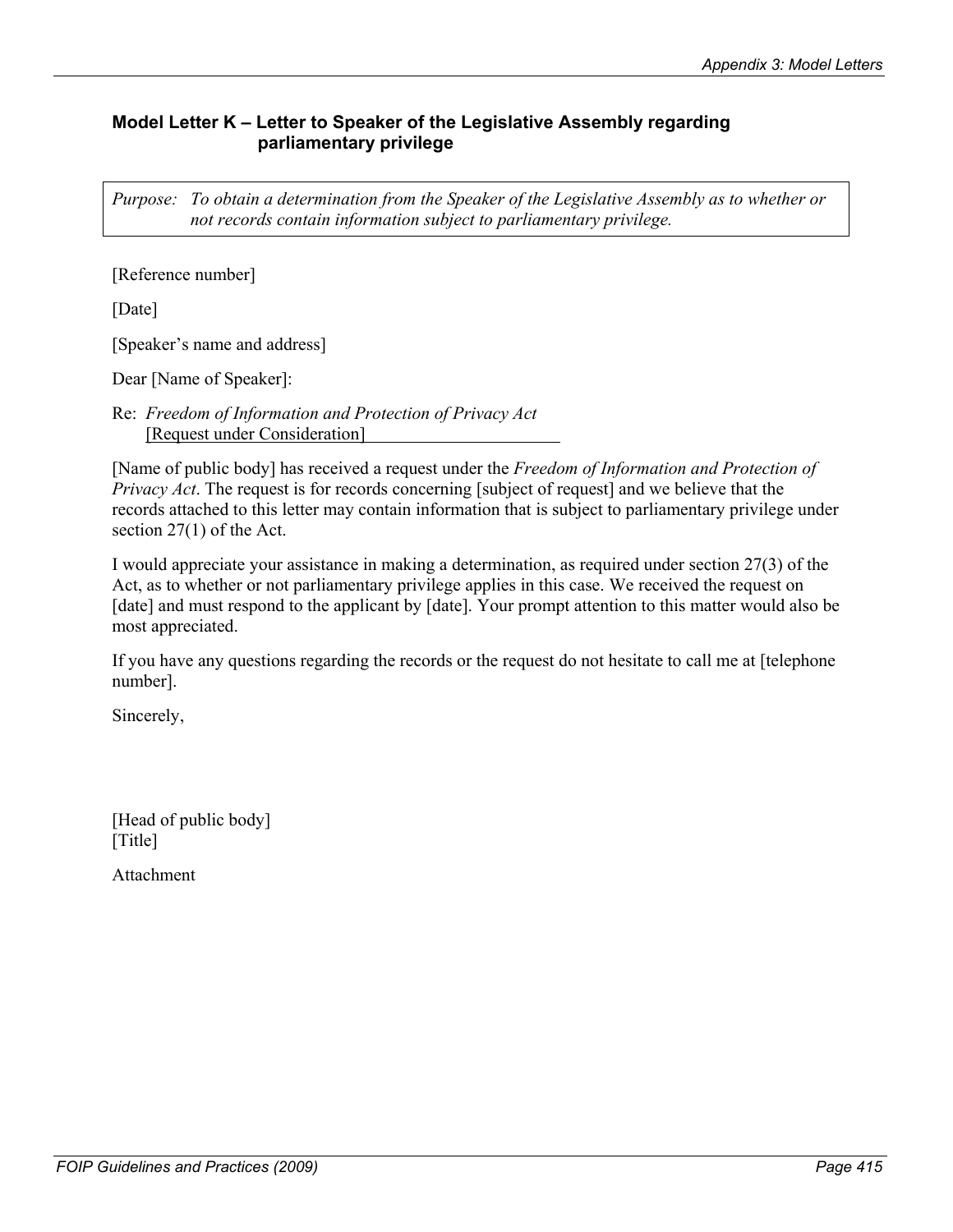## **Model Letter L – Notice to third party under section 30**

*Purpose: To advise a third party that an applicant has requested access to information that affects their business interests or personal privacy.* 

[Reference number]

[Date]

[Third party's name

Dear [Third party's name]:

Re: *Freedom of Information and Protection of Privacy Act*  [Request under Consideration]

[Name of public body] has received a request under the *Freedom of Information and Protection of Privacy Act* (the Act) to disclose [describe the records as they relate to the third party]. A copy of the information that pertains to you accompanies this letter [include a copy of the record whenever possible without disclosing information that is excepted under the Act].

[Make a note of the portion of the record that is being considered for severing, if that is the case.]

If you are not the appropriate party to receive this Notice, or if another third party may also have an interest in the information or be affected by the disclosure of the information, please notify me at the telephone number noted at the end of this letter.

We would appreciate receiving your views regarding disclosure of this information.

#### **Option L.1: Business interests (section 16)**

As section 16 of the Act indicates, [name of the public body] must disclose information to the applicant unless:

- the records contain certain types of information as described on the attached sheet; and
- the information was supplied in confidence; and
- the disclosure of the information could reasonably be expected to result in one or more of the harms specified on the attached sheet.

A public body must refuse to disclose information that was collected on a tax return, or collected for the purposes of determining tax liability or in collecting a tax.

A copy of section 16 of the Act is attached to this letter to assist you. After reviewing the material, please provide your views on the disclosure of the records in writing to [me, or name and job title] by [date]. You have 20 days in which to respond to this notice [insert the actual date when the response is due, if possible]. You may either: (1) consent to the disclosure of the information; or, (2) make written representations explaining why the information should not be disclosed.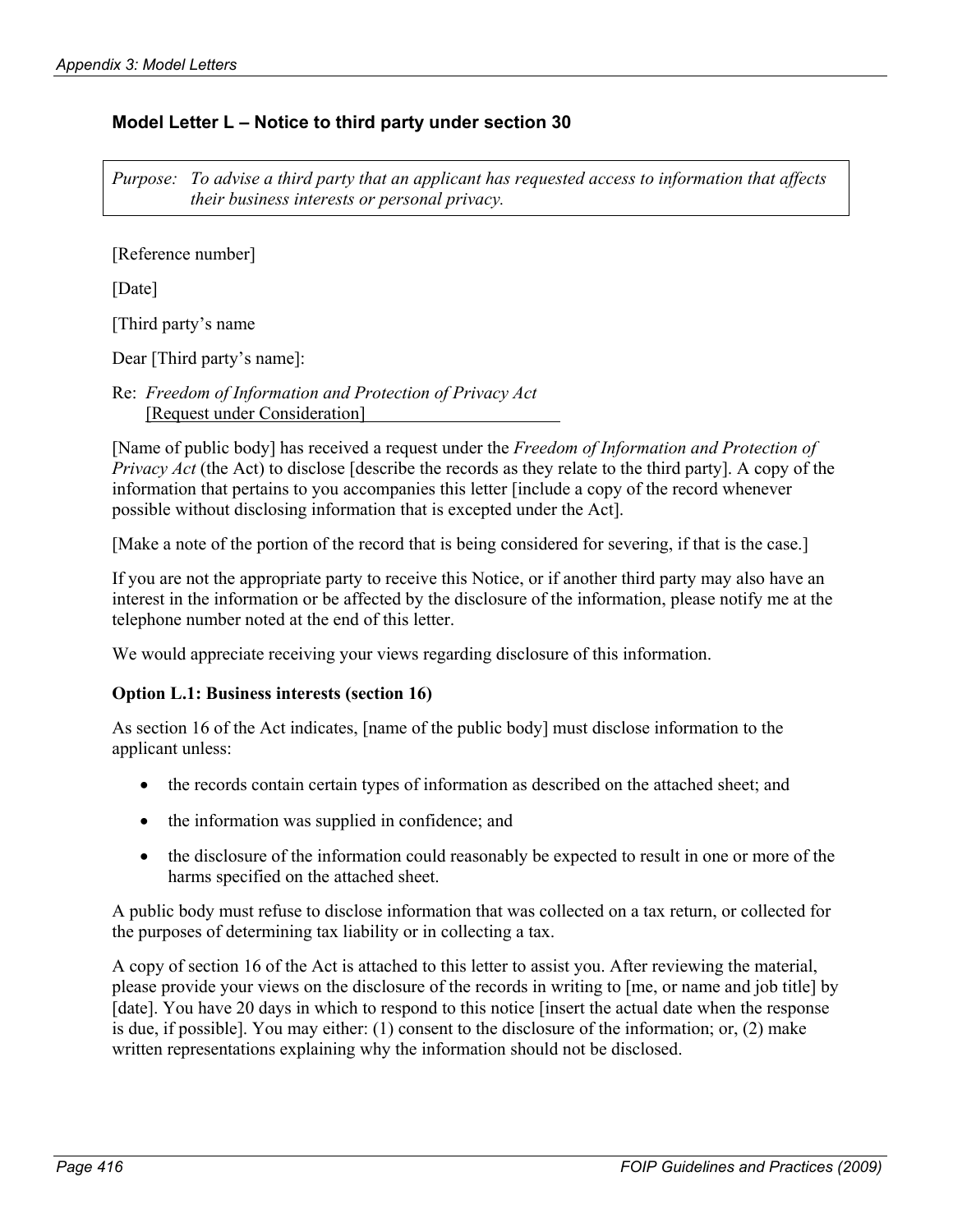If you wish to have any of the information pertaining to your business withheld, it is important that you provide clear and specific reasons that focus on the type of harm that may result as specified in section 16 of the Act.

Your input and other relevant factors will be considered when deciding whether to disclose the requested information. Please note that, if we do not receive written representations from you by [date], we are required under the Act to make a decision based on the information that we have available. I will write to you by [date] to inform you of [public body's] decision.

#### **Option L.2: Personal privacy (section 17)**

As section 17 of the Act (attached) indicates, [name of the public body] is required to withhold personal information if it is determined that disclosure would be an unreasonable invasion of a third party's personal privacy.

Because disclosure of the requested records might be an unreasonable invasion of your personal privacy, your input would be valuable in helping us decide whether to disclose them.

You have 20 days from the date on this notice to respond [insert actual date when response is due, if possible]. After reviewing the accompanying material, please write to [me, or name and job title] by [date] indicating whether you consent to the disclosure of the information or explaining why you feel the information should be withheld.

Your input and other relevant factors will be considered when deciding whether to disclose the requested information. Please note that, if we do not receive written representations from you by [date], we are required under the Act to make a decision based on the information that we have available. I will write to you by [date] to inform you of [public body's] decision.

For further information concerning your rights and responsibilities under the *Freedom of Information and Protection of Privacy Act*, please refer to the accompanying Explanatory Notes [either Third Party Notice re: Business Interests, or Third Party Notice re: Personal Information].

If you have any questions, please write to me or call me at [telephone number].

Sincerely,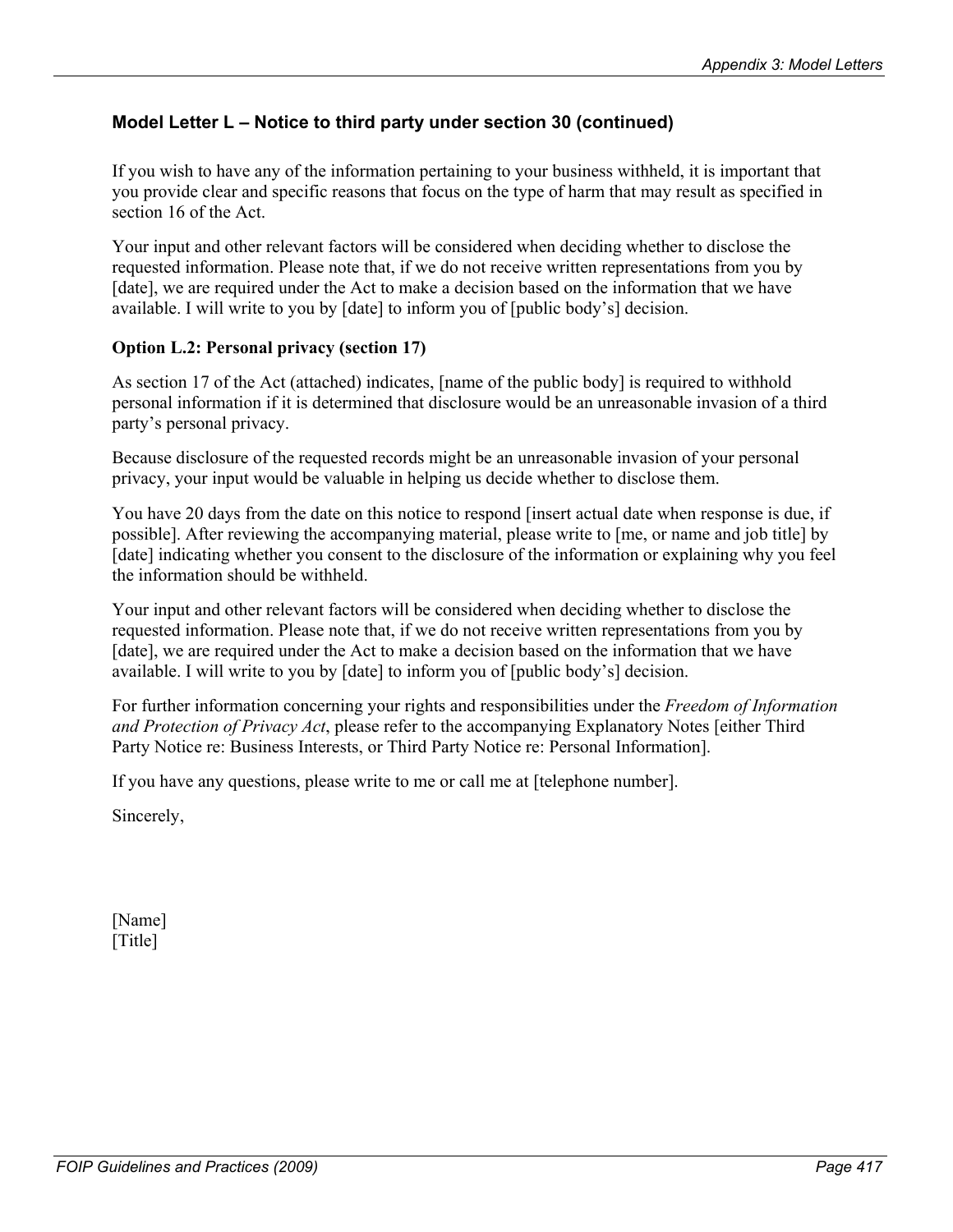#### **Explanatory Note**

#### **Notice under Section 16 Third Party Business Interests**

The *Freedom of Information and Protection of Privacy Act* provides a right of access to records held by public bodies.

We have received a request for access to records in which you have an interest. We are required to provide access to as much of the requested records as possible. We may withhold only the information covered specifically in the Act's exceptions.

We are notifying you in order to give you an opportunity to express any concerns that you may have about disclosure of the records. To be withheld from disclosure, the third party business information must meet *all three* of the criteria in section 16 of the Act, harm to the business interests of a third party.

These criteria are:

- 1. The information is a trade secret or commercial, financial, labour relations, scientific or technical information of a third party.
- 2. The information was supplied, implicitly or explicitly, in confidence. There must be evidence that the information has been consistently treated in a confidential manner.
- 3. One or more specified harms will occur if the information is disclosed. The disclosure of the information will:
	- harm significantly the competitive position or interfere significantly with the contractual or other negotiations of the third party; •
	- result in similar information no longer being supplied to the public body where it is in the public interest that similar information continues to be supplied (this does not apply where a statute or regulation requires that the information be supplied);
	- result in undue financial loss or gain to any person or organization; or
	- reveal information supplied to, or the report of, an arbitrator, mediator, labour relations officer, or other person or body appointed to resolve or inquire into a labour dispute.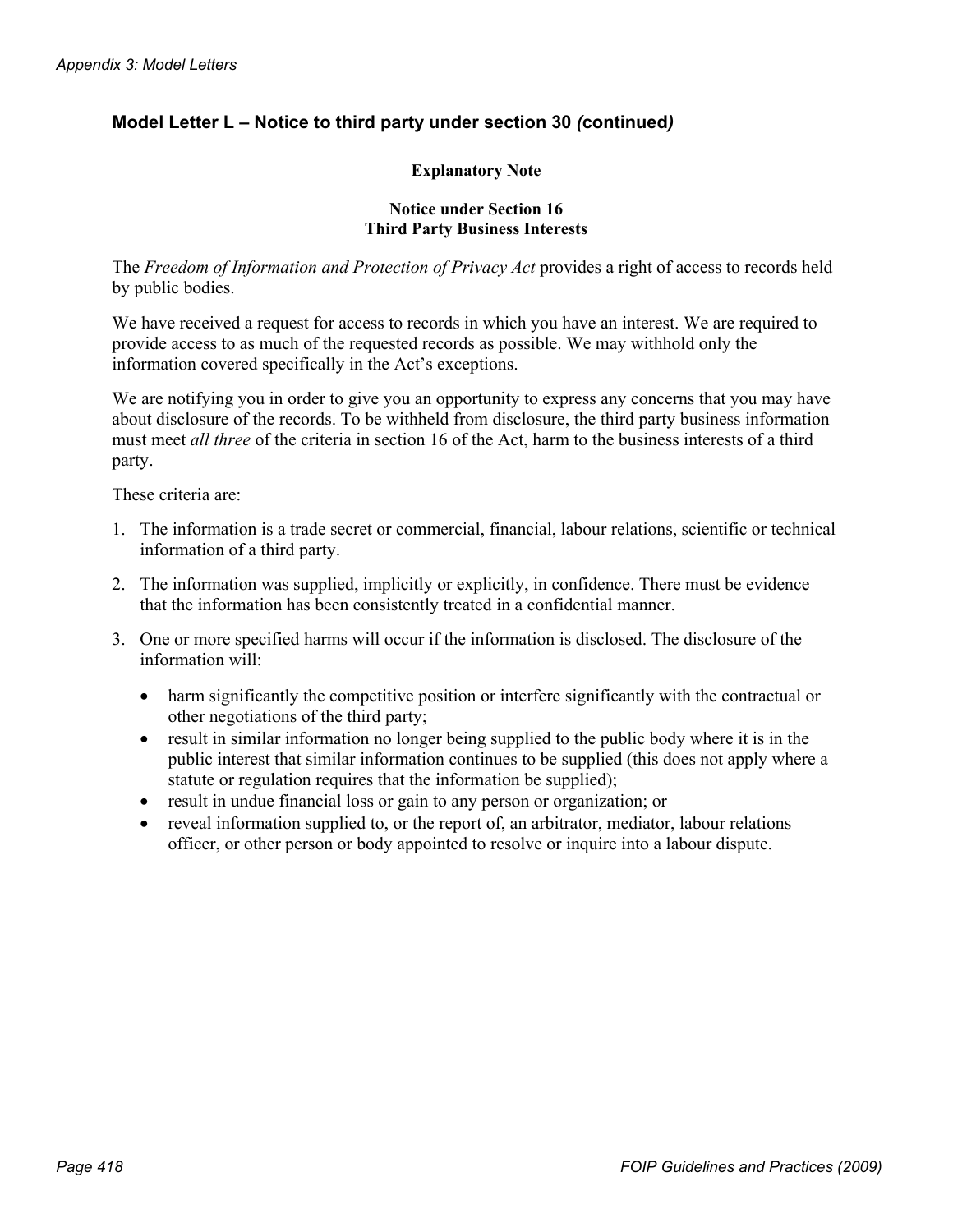#### **Explanatory Note (continued)**

#### **Notice under Section 16 Third Party Business Interests**

A public body must refuse to disclose any information about a third party that was collected on a tax return or collected for the purpose of determining tax liability or collecting a tax.

You have two options:

- 1. You may consent in writing to the disclosure of all or some of the information; or
- 2. If you feel that the provisions in section 16 apply to some or all of the information in the requested records, you may make written representations to us. Your representations should be directed only to information you would like to have withheld from disclosure. It must provide detailed evidence to support your claim for the exception. Please mark the exact portions of the records you wish to have withheld.

Your representations will be one of the factors that we consider in deciding whether or not to disclose all or part of the records. If we decide to disclose all or part of the records, you will be notified beforehand. If you disagree with the decision, you may ask the Information and Privacy Commissioner to review the decision.

For further information, please contact [name of coordinator, name of public body, address, telephone and fax numbers].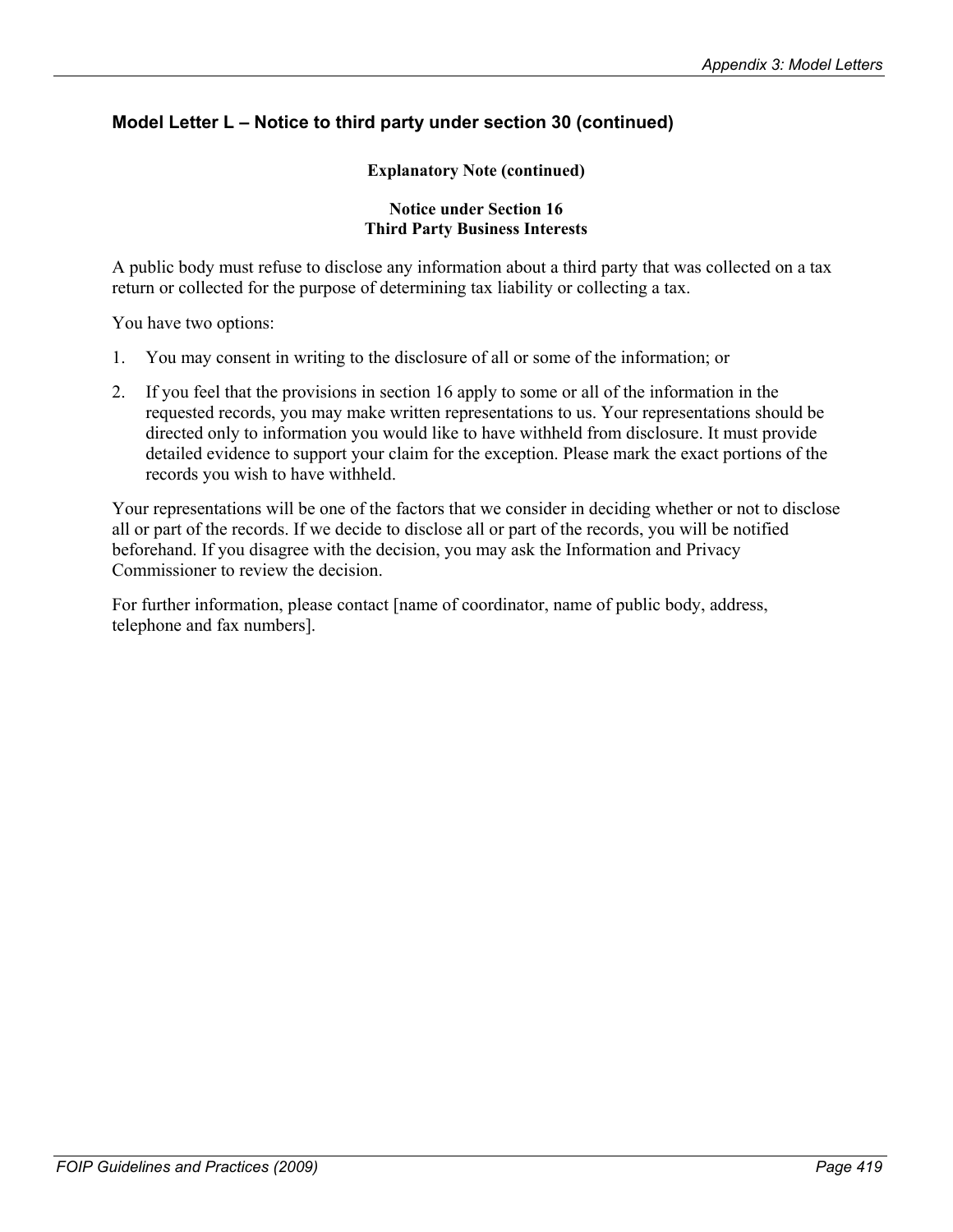## **Explanatory Note**

#### **Third Party Notice under Section 17 Protection of Personal Privacy**

*The Freedom of Information and Protection of Personal Privacy Act* balances the public's right of access to records with the need to protect the privacy of individuals whose personal information is held by public bodies.

We have received a request under the Act by another person or organization for access to your personal information. We are notifying you in order to give you an opportunity to express any concerns that you may have regarding the disclosure of the personal information.

You have two options:

- 1. You may consent in writing to the disclosure of some or all of the information; or
- 2. You may make tell us, in writing, your concerns about the disclosure of the information, and explain why it would be an unjustified invasion of your privacy.

We will consider your representations in deciding whether or not to disclose the requested personal information. If it is decided that some or all of the information is to be disclosed, we will notify you before this takes place. If you disagree with that decision, you may ask the Information and Privacy Commissioner to review the decision.

For further information, please contact [name of coordinator, name of public body, address, telephone and fax numbers].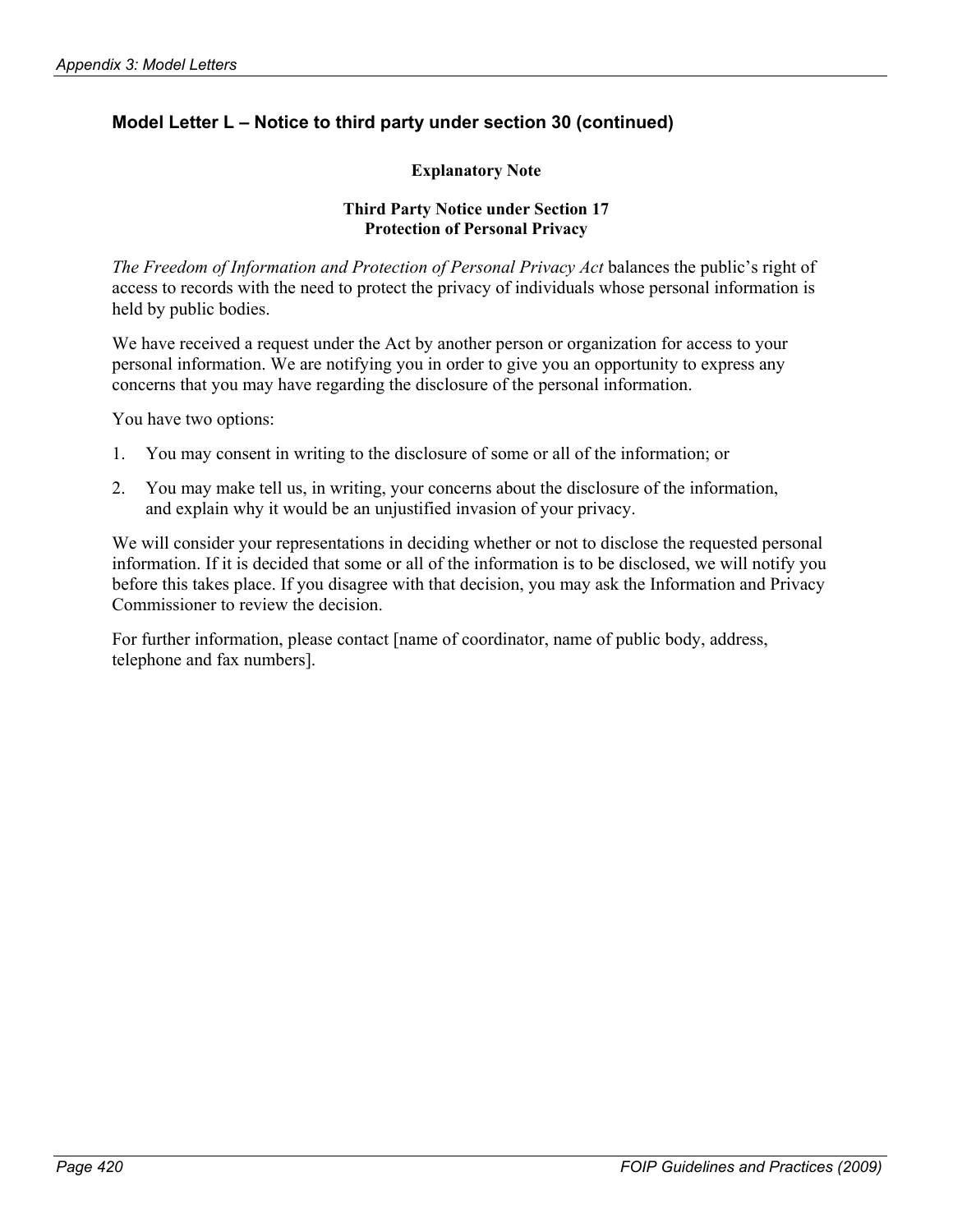# **Model Letter M – Notice to applicant under section 30(5)**

*Purpose: To advise an applicant that a third party will be consulted about disclosure of the requested information.* 

[Reference number]

[Date]

[Applicant's name and address]

Dear [Applicant's name]:

Re: *Freedom of Information and Protection of Privacy Act* [Request under Consideration]

On [date], I received your request for access to records held by [name of public body].

The requested records contain information that, if disclosed, may affect the interests of another person or organization. We have contacted the affected party, as required under section 30 of the Act, to provide them with an opportunity to consent to disclosure or to make representations explaining why disclosure would be [an unreasonable invasion of their personal privacy or may harm their business interests]. We will notify you of our decision regarding your request by [date].

If you have any questions, please write to me or call me at [telephone number].

Sincerely,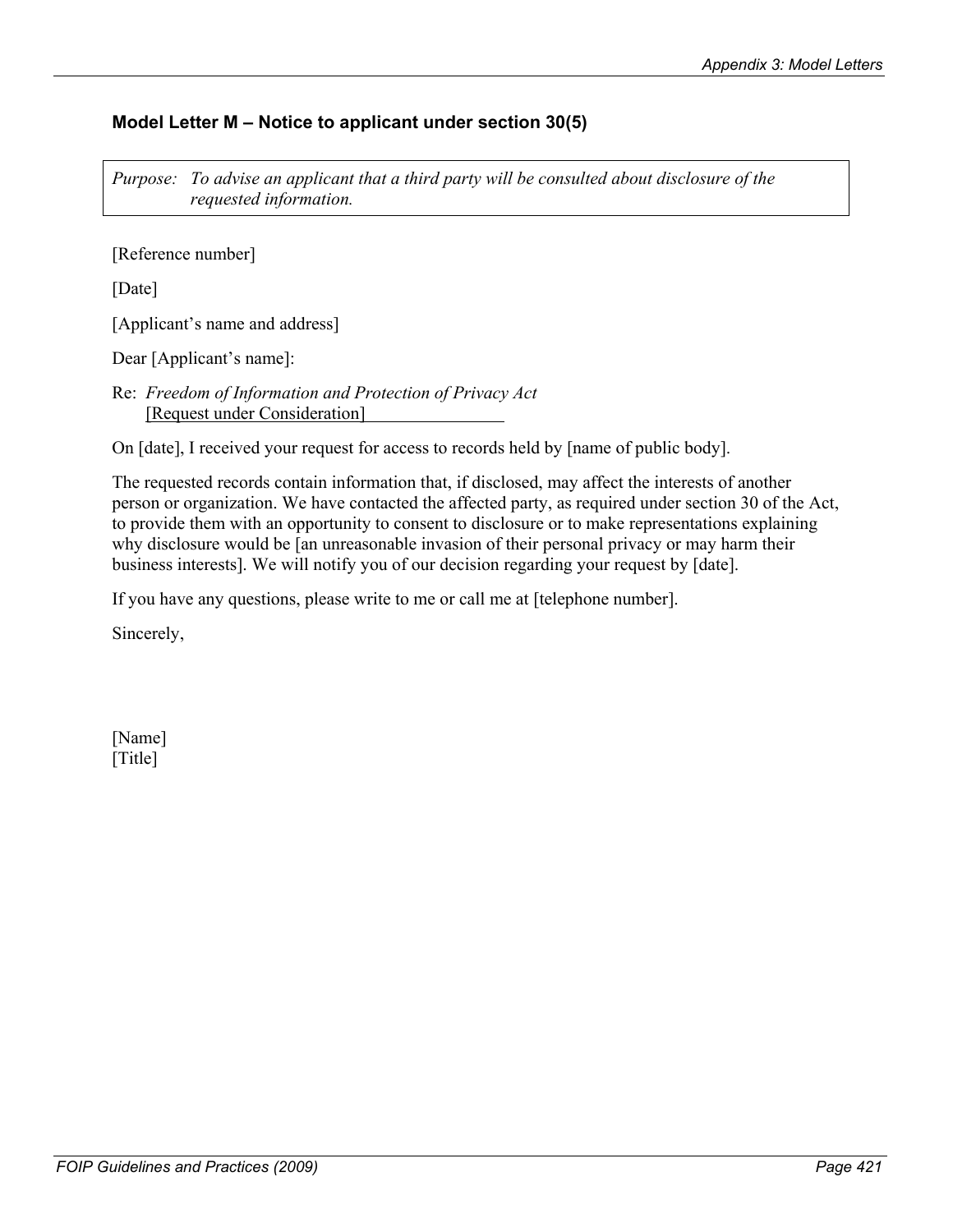## **Model Letter N – Notice to third party regarding decision under section 31**

*Purpose: To advise a third party of decision on disclosure.* 

[Reference number]

[Date]

[Third party's name and address]

Dear [Third party's name]:

Re: *Freedom of Information and Protection of Privacy Act* [Request under Consideration]

#### **Option N.1: Third party representations received objecting to disclosure; public body decides to refuse access to the records**

Thank you for your views on the disclosure of [describe requested records as they relate to the third party].

After considering your representations in favour of refusing disclosure of these records, [name of public body] has decided to refuse the applicant's access request. This decision is based on [insert specific sections of the Act and the reasons those sections apply].

Upon notification of our decision, the applicant has 60 days to ask for a review by the Information and Privacy Commissioner. If that happens, the Commissioner may contact you as an interested party.

#### **Option N.2: Third party representations received objecting to disclosure; public body decides to give access to all or part of the records**

Thank you for your views on the disclosure of [describe requested records as they relate to the third party].

After considering your representations in favour of refusing disclosure of these records and other relevant factors, [name of public body] has decided to give the applicant access to the records [or access to the records subject to exceptions permitted or required under the Act]. [If access is subject to exceptions, describe the parts of the records that will be disclosed and the parts that will be withheld. Provide copies or insert specific sections of the Act under which information will be withheld, and the reasons the sections apply. If full access, insert explanation of why sections 16 or 17 do not apply to the information that was the subject of the third party's representations.] This decision is based on [insert specific sections of the Act and the reasons those sections apply].

You may ask the Information and Privacy Commissioner to review the decision to disclose these records. You have 20 days from the date of this notice to request a review by writing the Information and Privacy Commissioner at 410, 9925 – 109 Street, Edmonton, Alberta, T5K 2J8.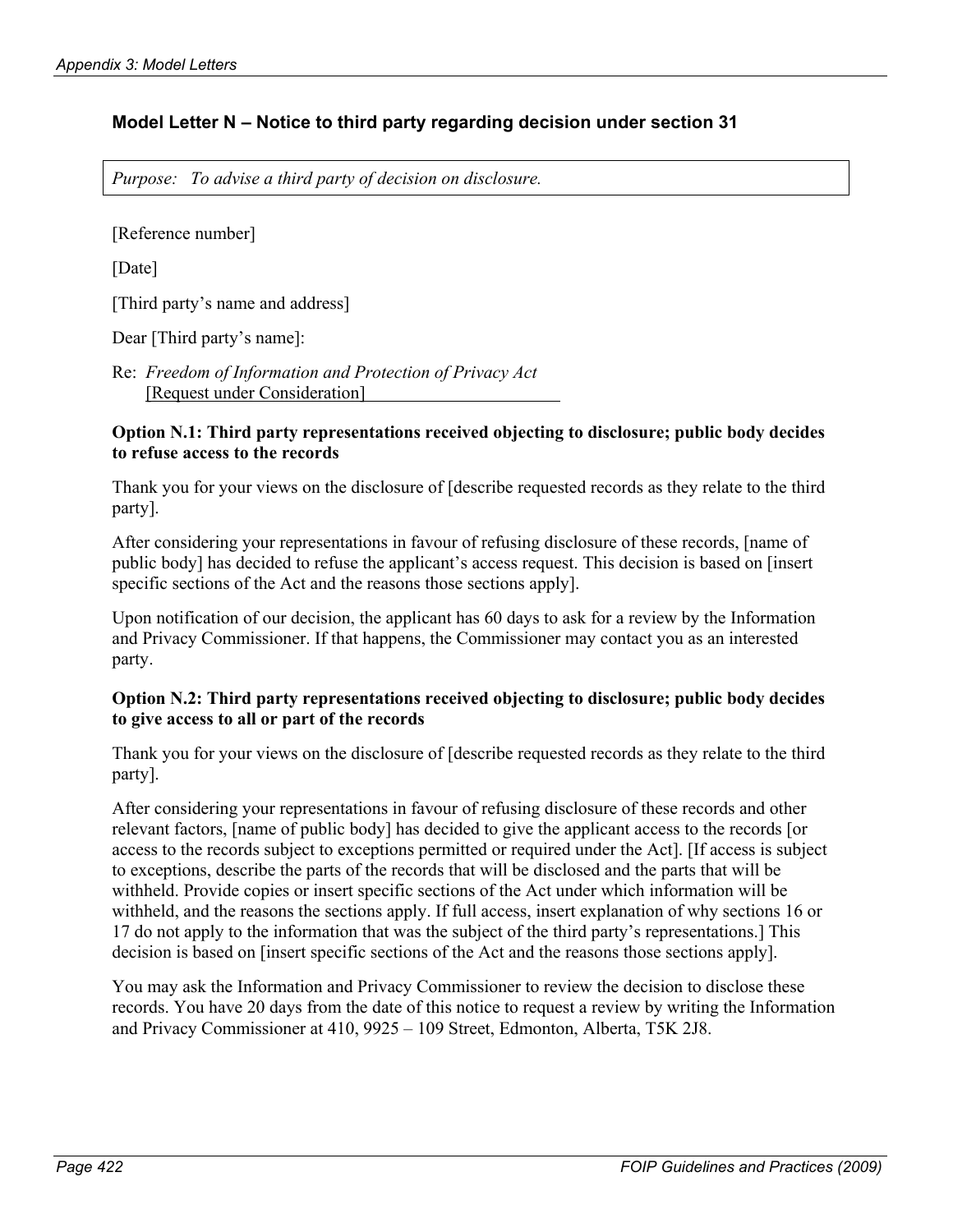# **Model Letter N – Notice to third party regarding decision under section 31 (continued)**

If no request for a review is made within 20 days, the applicant will be given access to the records.

## **Option N.3: Third party consented to disclosure of information; public body decides to refuse access to the records because another exception applies**

Thank you for your views on the disclosure of [describe requested records as they relate to the third party].

After considering all the relevant factors, [name of public body] has decided to refuse the applicant access to these records. The decision is based on [insert specific sections of the Act under which information will be withheld, and the reasons the sections apply – *note that information cannot be withheld under sections 16 or 17 if the third party that is involved has consented to disclosure; however, another exception may apply.*]

This decision was made by [name and job title].

Upon receipt of the response to this request, the applicant has 60 days to ask the Information and Privacy Commissioner to review this decision.

#### **Option N.4: Third party consented to disclosure; public body decides to give access to all or part of the records**

Thank you for your views on the disclosure of [describe requested records as they relate to the third party].

[Name of public body] has decided to give the applicant access to these records [or access to these records subject to exceptions permitted or required under the Act]. [If access is subject to exceptions, provide copies or describe the parts of the records that will be disclosed and the parts that will be withheld. Insert specific sections of the Act under which information will be withheld, and the reasons those sections apply – *note that information cannot be withheld under sections 16 or 17 if the affected third party has consented to disclosure; however, another exception may apply.*]

This decision was made by [name and job title].

[Insert this paragraph if the applicant will be given access subject to exceptions.] After receiving these records, the applicant has 60 days to ask for a review by the Information and Privacy **Commissioner** 

#### **Option N.5: No response received from third party; public body decides to refuse access to the records**

We have not received your reply to our letter of  $\lceil$  date of third party notice $\lceil$  which requested your views on disclosure of [describe records as they relate to the third party]. [Name of the public body] has decided to refuse the applicant access to these records. This decision is based on [insert specific sections of the Act and the reasons those sections apply].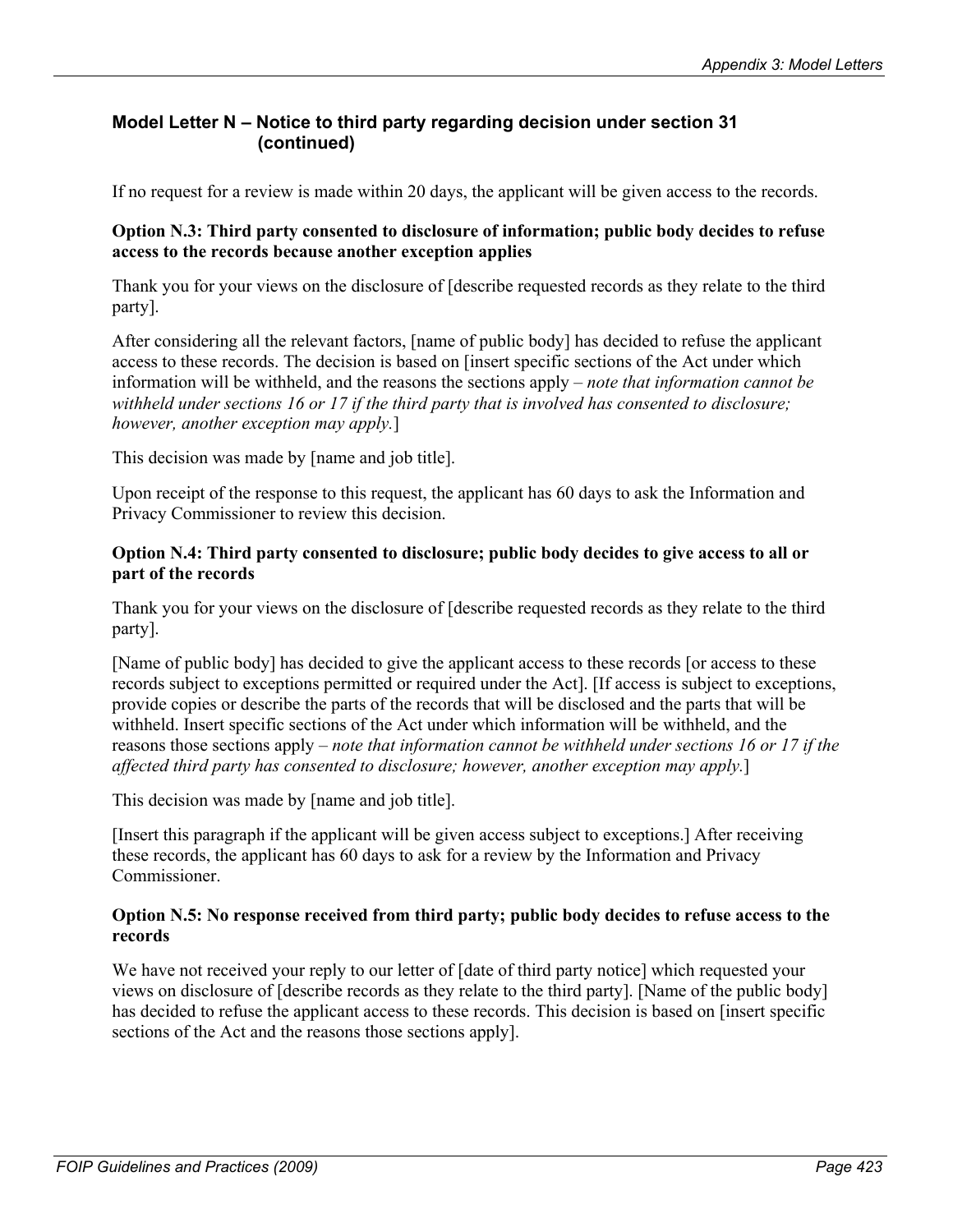# **Model Letter N – Notice to third party regarding decision under section 31 (continued)**

This decision was made by [name and job title].

The applicant has 60 days to ask the Information and Privacy Commissioner to review this decision. If that occurs, the Commissioner may contact you as an interested party.

#### **Option N.6: No response received from third party; public body decides to give access to all or part of the records**

We have not received your reply to our letter of [date of third party notice], which requested your views on disclosure of [describe records as they relate to the third party]. [Name of the public body] has decided to give the applicant access to these records [or access to these records subject to exceptions permitted or required under the Act]. [If access subject to exceptions is given, provide a copy or describe the parts of the records that will be disclosed and the parts that will be withheld. Insert specific sections of the Act under which information will be withheld, and the reasons those sections apply.]

This decision was made by [name and job title].

## **Conclusion for Options N.2 and N.6**

Under section 65 of the *Freedom of Information and Protection of Privacy Act*, you may ask the Information and Privacy Commissioner to review the decision to disclose these records. You have 20 days from the date of this notice to request a review by writing to the Information and Privacy Commissioner at 410, 9925 – 109 Street, Edmonton, Alberta, T5K 2J8.

[If the nature of the request warrants it, the public body may also wish to include the following paragraph.]

Section 67(1) of the *Freedom of Information and Protection of Privacy Act* requires the Commissioner to give a copy of your request for review to the head of a public body and to any other person who, in the Commissioner's opinion, is affected by the request. Therefore your request for review should not contain any information that you do not wish exchanged with the other parties.

If no request for review is made within 20 days [insert final date for requesting a review, if possible], we will give the applicant access to the records. If you have any questions, please write to me or call me at [telephone number].

[Insert the following paragraph if applicant will be given access subject to exceptions.] The applicant has the right to ask the Information and Privacy Commissioner to review the decision to deny access to a part of the records.

Sincerely,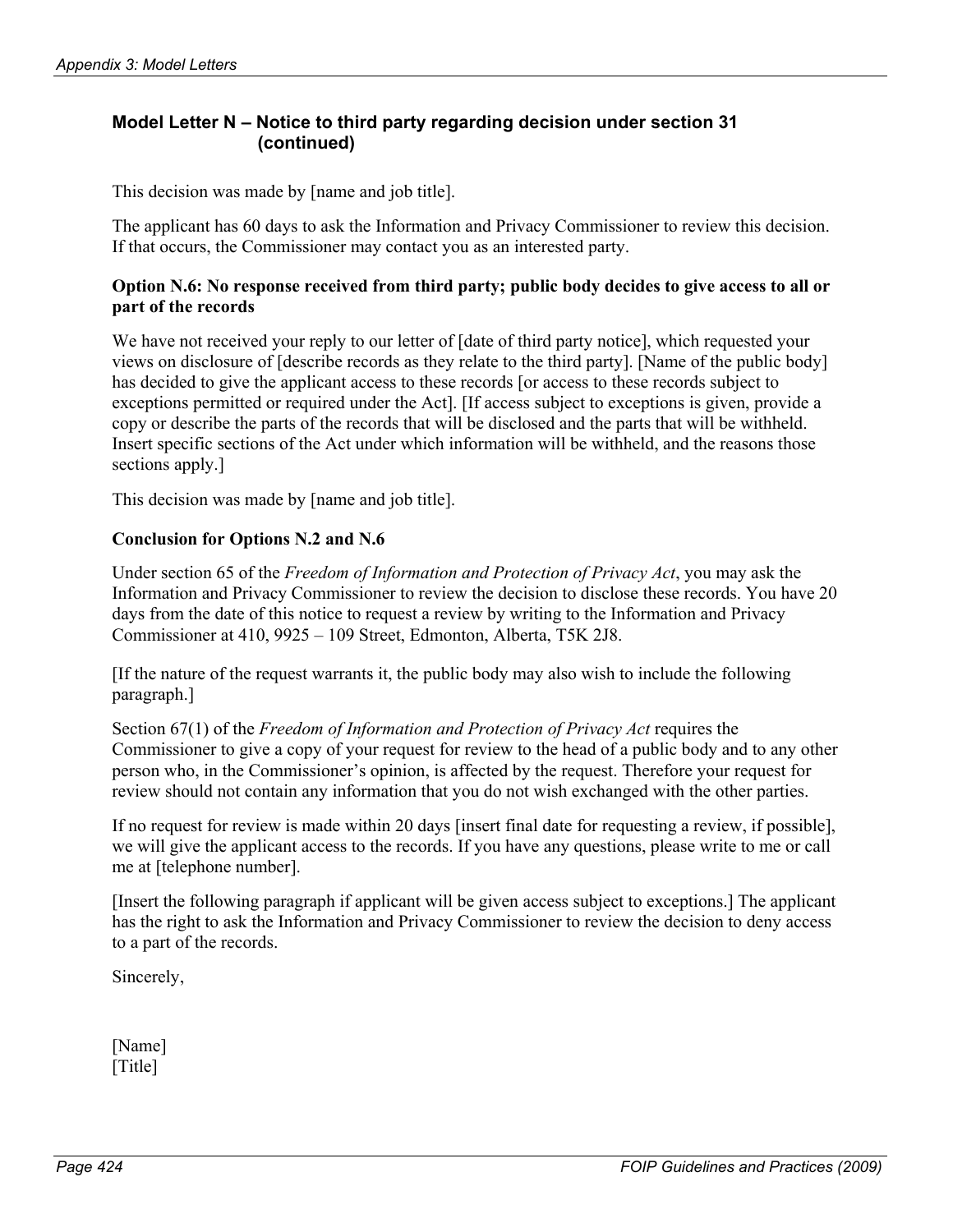# **Model Letter O – Notice to applicant regarding decision under section 31**

*Purpose: To advise an applicant of a decision regarding disclosure under the third party notification process.* 

[Reference number]

[Date]

[Applicant's name and address]

Dear [Applicant's name]:

Re: *Freedom of Information and Protection of Privacy Act* [Request under Consideration]

#### **Option O.1: Third party representations received objecting to disclosure and public body decides to refuse access to the records**

We have reached a decision about your request of [date] for access under the *Freedom of Information and Protection of Privacy Act* to [briefly state subject of records requested].

After considering all relevant factors, including representations received from the third party whose interests could be affected by the disclosure of the records, we have refused access to the requested records based on [insert specific sections of the Act and the reasons those sections apply].

This decision was made by [name and job title].

## **Option O.2: Third party representations received objecting to disclosure or no response received from third party and public body decides to give access to all or part of the record(s)**

I am writing about your request of [date] for access under the *Freedom of Information and Protection of Privacy Act* dealing with [subject of record(s)].

We have notified the affected third party and have given that party [those parties] an opportunity to make representations. [Name of public body] has decided to give access to the records you requested [or access to the records you requested, subject to exceptions permitted or required under the Act].

[If applicable] You should be aware that you will be required to pay [\$ amount] in fees before final access may be provided.

This decision was made by [name and job title].

The third party has 20 days to request that the Information and Privacy Commissioner reviews this decision. If the third party does not request the Commissioner to review this decision, we will give you access to the records on [date].

[For full access, insert the details of providing access.]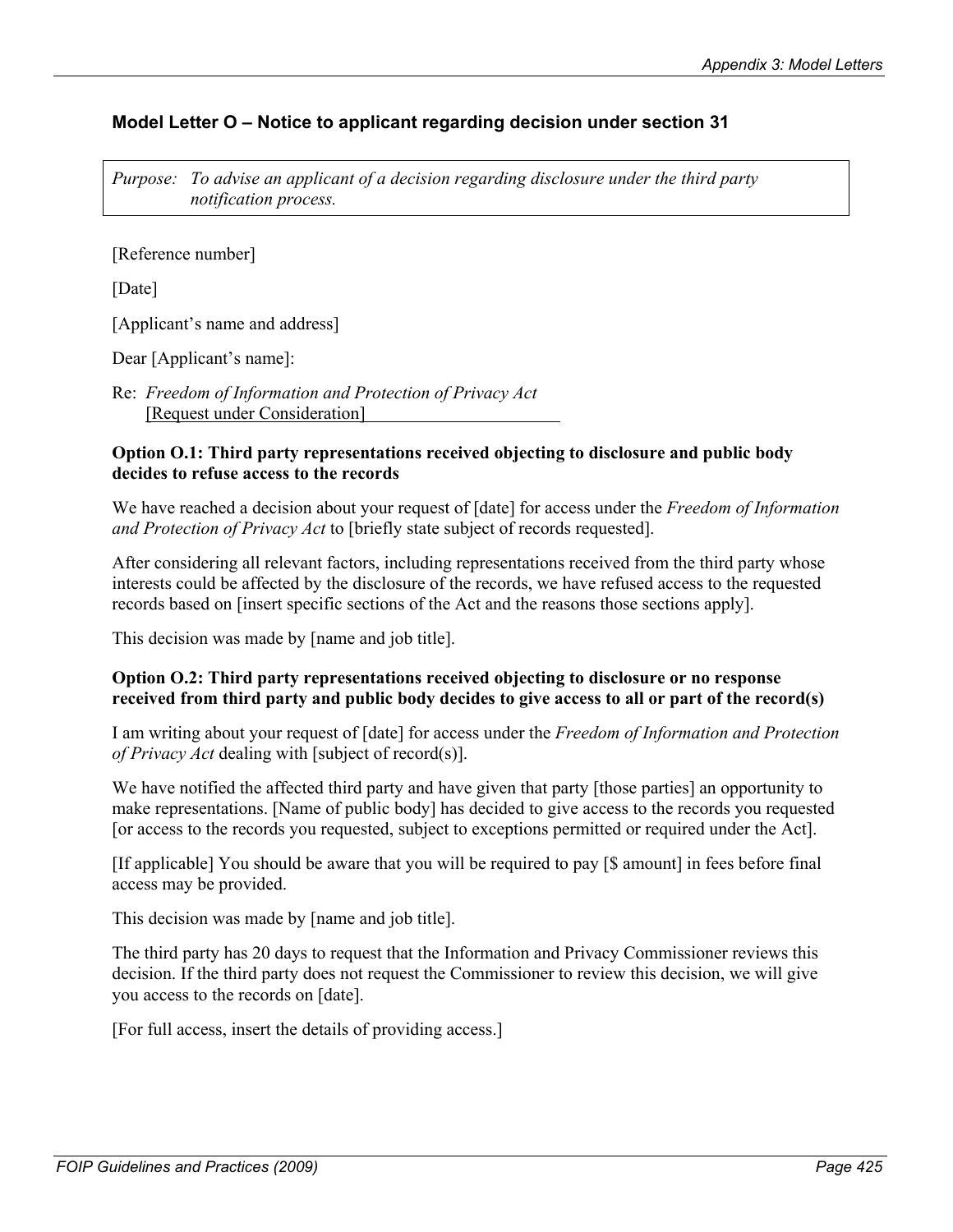# **Model Letter O – Notice to applicant regarding decision under section 31 (continued)**

[For access subject to exceptions, describe the parts of the records that will be disclosed and the parts that will be withheld. Insert specific sections of the Act under which information will be withheld, and the reasons those sections apply. Provide access details.]

#### **Option O.3: Third party consents to disclosure of information; the public body decides to give access to all or part of the records**

I am writing about your request of [date] for access under the *Freedom of Information and Protection of Privacy Act* to [describe requested records].

The affected third party has consented to the disclosure of the information. I am pleased to advise you that [name of public body] has decided to provide access to the records you requested [or access to the records you requested, subject to exceptions permitted or required under the Act].

The decision was made by [name and job title].

[For full access, provide details of giving access.]

[For access subject to exceptions, describe the parts of the records that will be disclosed and the parts that will be withheld. Insert specific sections of the Act under which information will be withheld, and the reasons those sections apply – *note that information cannot be withheld under sections 16 and 17 if the affected third party has consented to disclosure; however, another exception may apply***.**]

#### **Option O.4: Third party consented to disclosure of information; public body decides to refuse access to the records under another exception**

I am writing about your request of [date] for access under the *Freedom of Information and Protection of Privacy Act* to [describe requested record(s)].

The affected third party has consented to the disclosure of the information. However, access to the requested record(s) is refused on the basis of [insert specific sections of the Act and the reasons those sections apply].

This decision was made by [name and job title].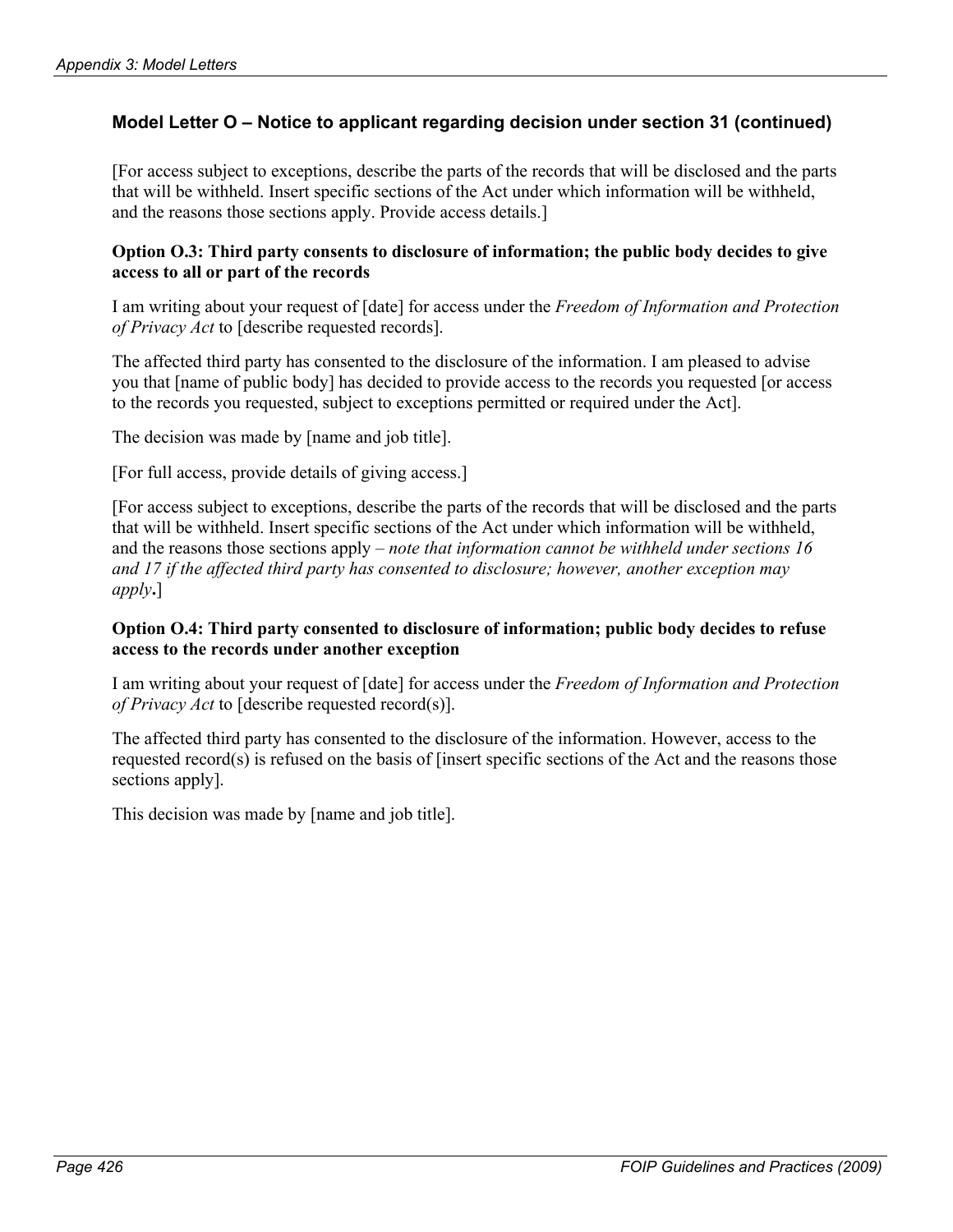# **Model Letter O – Notice to applicant regarding decision under section 31 (continued)**

## **Conclusion for all options**

Under section 65 of the *Freedom of Information and Protection of Privacy Act*, you may ask the Information and Privacy Commissioner to review [this decision] OR [this decision to deny access to the record(s)] OR [any aspect of this decision] OR [any decision to deny access to a part of these records]. You have 60 days from the date of this notice to request a review by writing to the Information and Privacy Commissioner at 410, 9925 – 109 Street, Edmonton, Alberta, T5K 2J8.

[If the nature of the request warrants it, the public body may also wish to include the following paragraph.]

Section 67(1) of the *Freedom of Information and Protection of Privacy Act* requires the Commissioner to give a copy of your request for review to the head of a public body and to any other person who, in the Commissioner's opinion, is affected by the request. Therefore your request for review should not contain any information that you do not wish exchanged with the other parties.

If you wish to request a review, please provide the Commissioner's office with the following information:

- 1. The reference number quoted at the top of this notice.
- 2. A copy of this letter.
- 3. A copy of your original request for information that you sent to [name of public body].

If you have any questions, please write to me or call me at [telephone number].

Sincerely,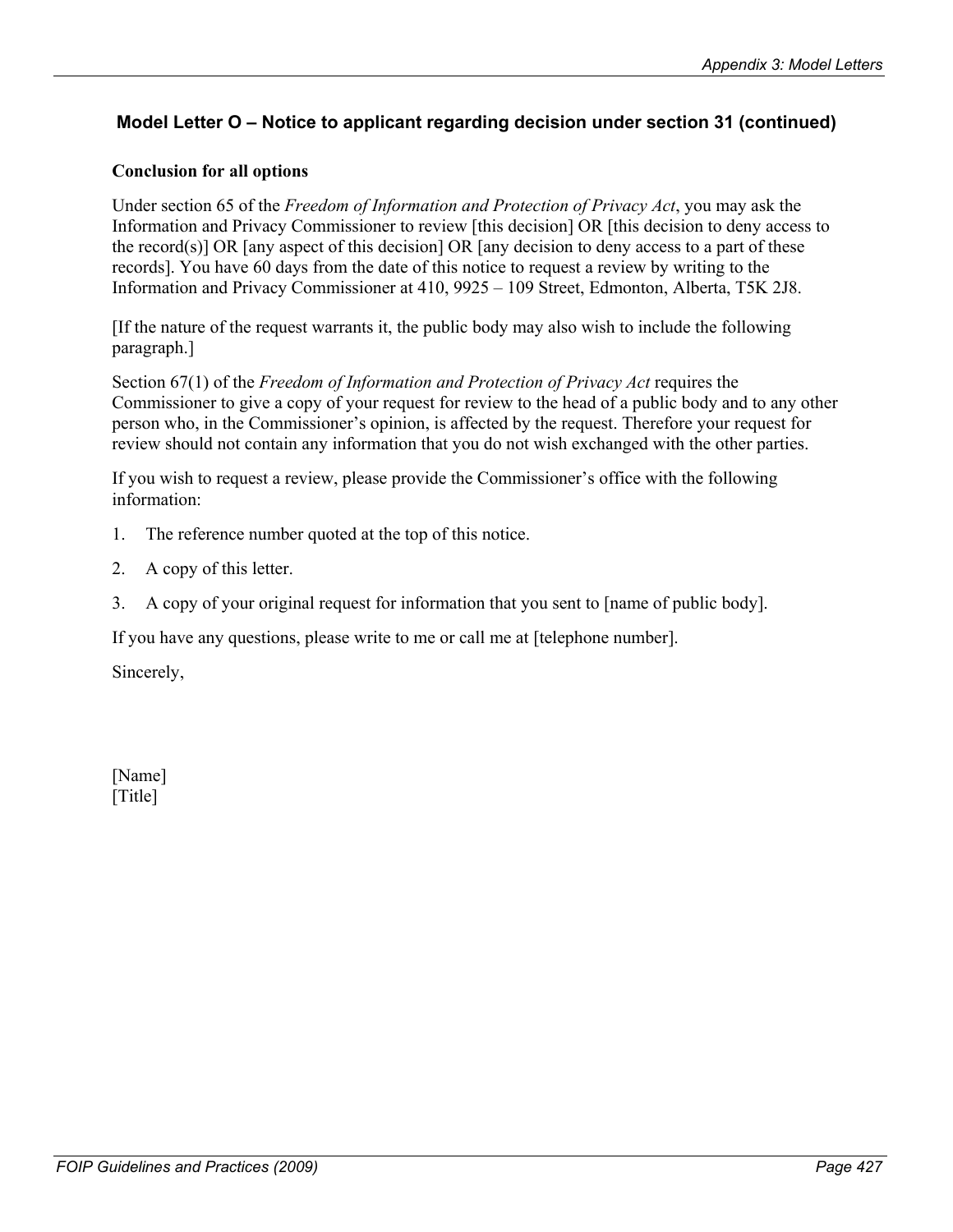## **Model Letter P – Notice to third party under section 32 (disclosure in the public interest)**

*Purpose: To give a third party notice, before the fact, that information concerning the party will be disclosed through use of the public interest override.* 

[Reference number]

[Date]

[Third party's name and address]

Dear [Third party's name]:

Re: Disclosure of Information in the Public Interest

Section 32 of the *Freedom of Information and Protection of Privacy Act* requires a public body to disclose information

- 1. about a risk of significant harm to the environment, to the health or safety of the public, a group of people or an individual; or
- 2. the disclosure of which is, for any other reason, clearly in the public interest.

In accordance with this requirement, [name of public body] intends to disclose information that relates to you, in the public interest. [Describe how the information relates to the third party. Explain why section 32 applies to the records in question. Provide a copy of the record if a record exists.]

We would appreciate receiving your views regarding disclosure of these records. Because of the urgency of the circumstances, I ask that you contact me [address, telephone and fax numbers] by [date and time] if you wish to make representations explaining why the records should not be disclosed.

Sincerely,

[Name] [Title]

Attachment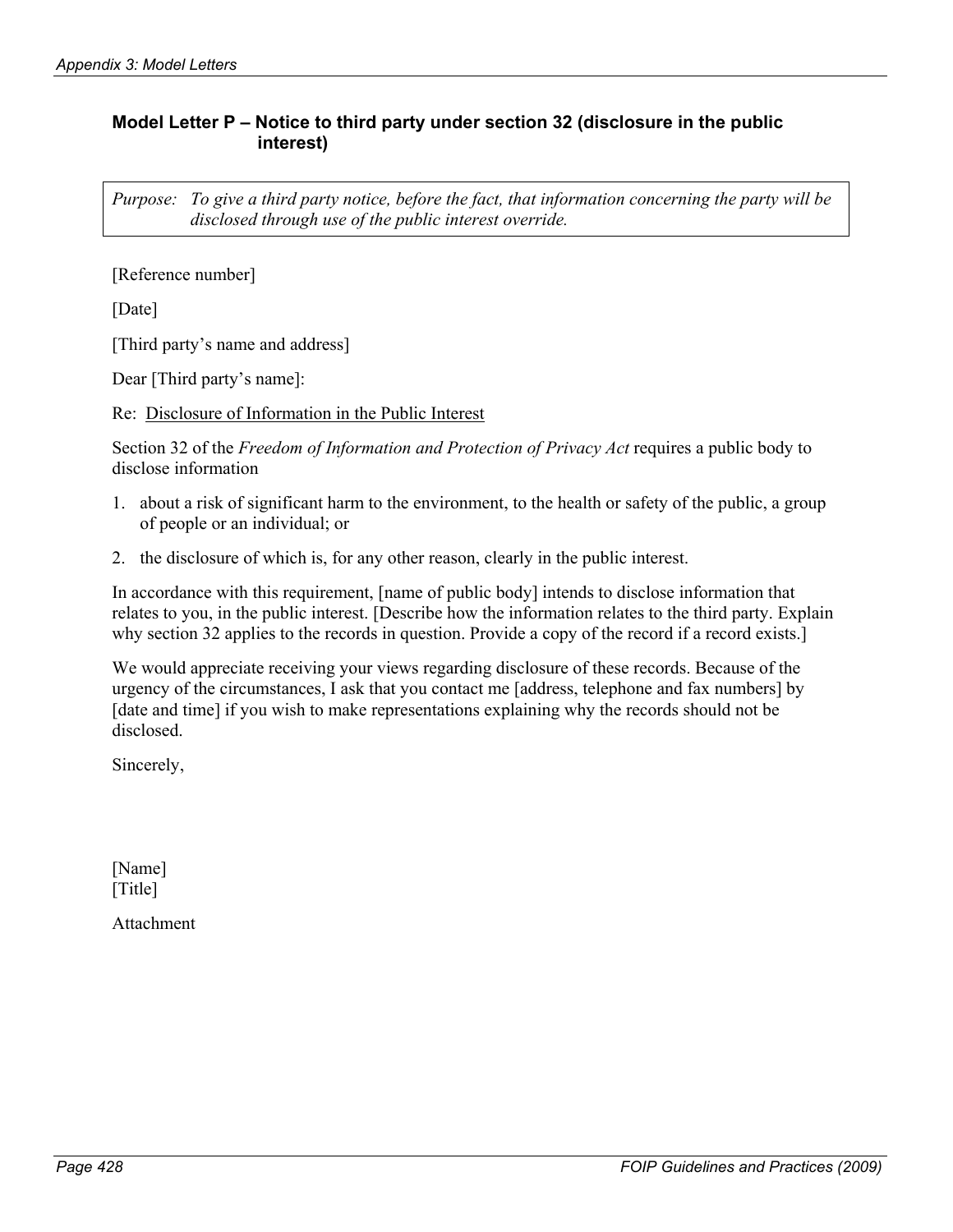# **Model Letter Q – Notice to third party under section 32 after disclosure of information**

*Purpose: To advise a third party, after the fact, that information concerning the party has been disclosed under the public interest provision.* 

[Reference number]

[Date]

[Third party's name and address]

Dear [Third party's name]:

Re: Notice of Disclosure of Information under the *Freedom of Information and Protection of Privacy Act*, section 32(4)

[Name of public body] has disclosed information that relates to you in compliance with the requirements of section 32 of the *Freedom of Information and Protection of Privacy Act*. This Act requires a public body to disclose information

- 1. about a risk of significant harm to the environment, to the health or safety of the public, a group of people, or an individual; or
- 2. the disclosure of which is, for any other reason, clearly in the public interest.

The information disclosed is [explain the information, provide a copy of the record if a record exists, and explain why section 32 applies to the information]. This decision was made by [name and job title].

Sincerely,

[Name] [Title]

Attachment

cc: Information and Privacy Commissioner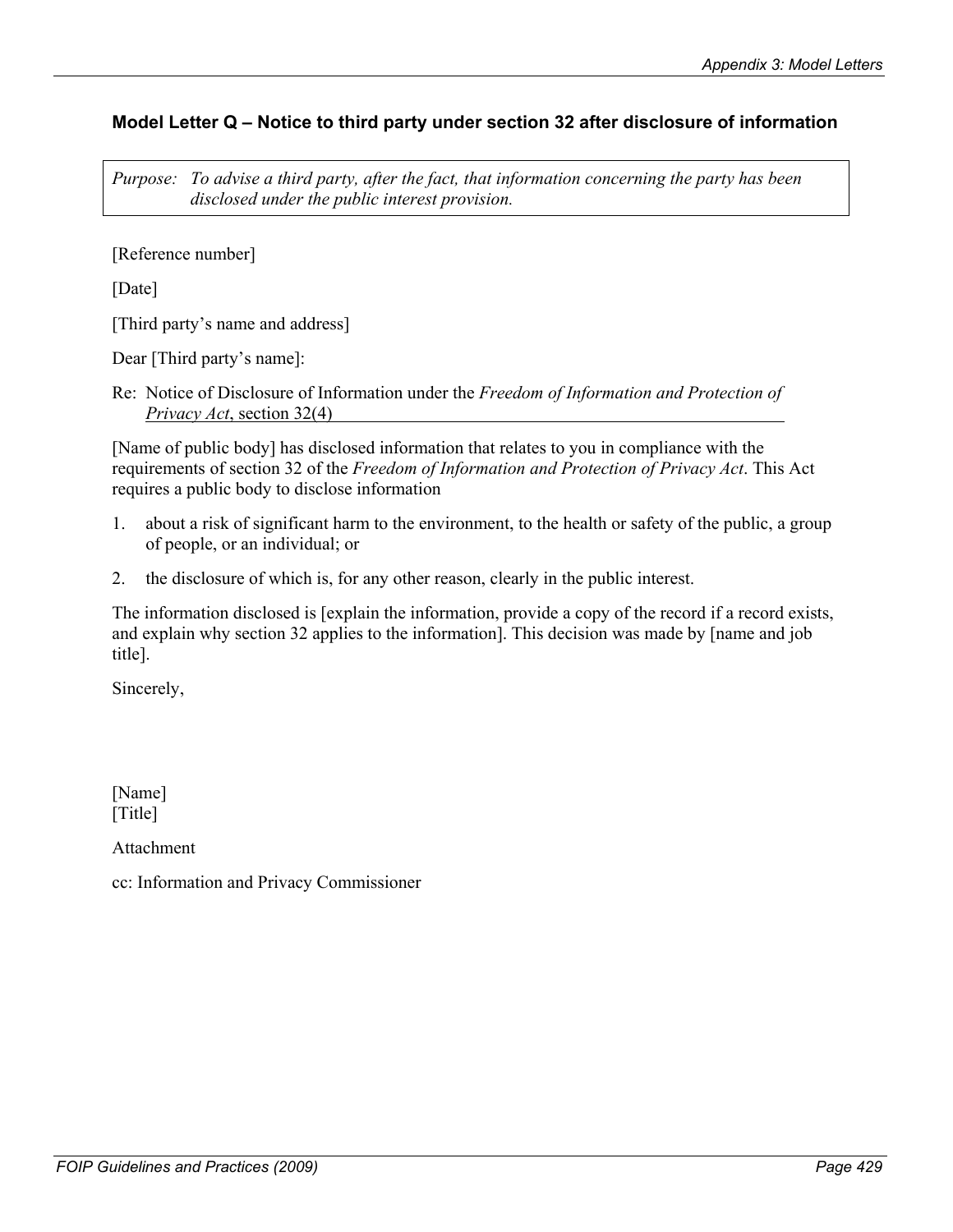# **Model Letter R – Notice to third party of disclosure of personal information under section 17(2)(b)**

*Purpose: To advise an individual that personal information about him or her has been disclosed because there are compelling circumstances affecting someone's health or safety* 

[Date]

[Third party's name and address]

Dear [Third party's name]:

Re: Disclosure of Information for Health or Safety

On [date], [Name of public body] disclosed personal information about you to [name of person and/or organization that received information]. The information consisted of [describe the information disclosed].

The information was disclosed in accordance with section 17(2) of the *Freedom of Information and Protection of Privacy Act*, which states that personal information may be disclosed if there are compelling circumstances affecting anyone's health or safety.

The Act requires that we notify you of this disclosure.

If you have any questions, please write to me or call at [telephone number].

Sincerely,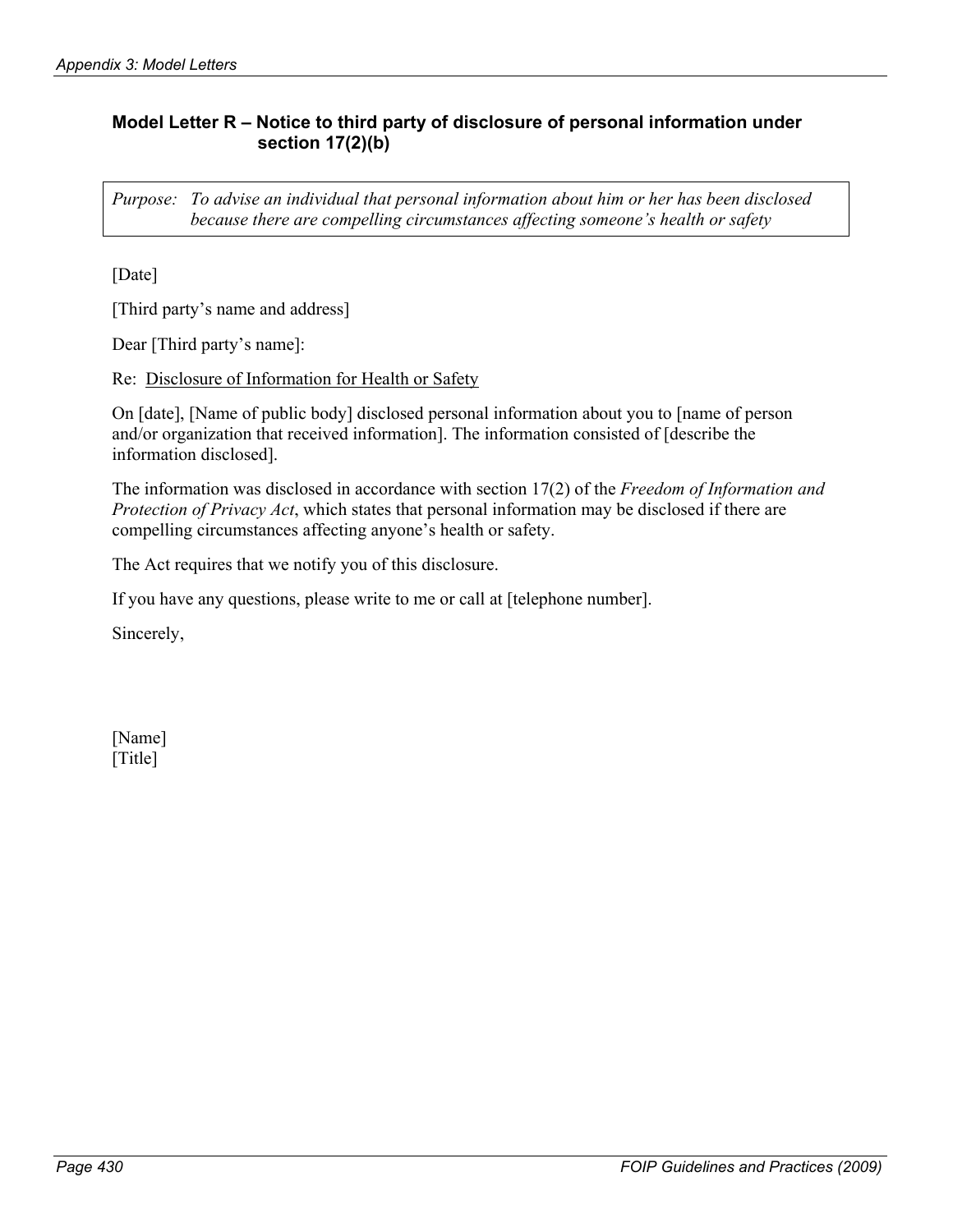# **Model Letter S – Acknowledgment of receipt of correction request**

*Purpose: To acknowledge receipt of the applicant's request to correct his or her personal information.* 

[Reference number]

[Date]

[Applicant's name and address]

Dear [Applicant's name]:

Re: *Freedom of Information and Protection of Privacy Act* [Request for Correction under Consideration]

Your request for correction of your personal information under the *Freedom of Information and Protection of Privacy Act* was received by [name of public body] on [date].

We will respond to your request by [date], or sooner if possible.

If you have any questions, please write to me or call me at [telephone number].

Sincerely,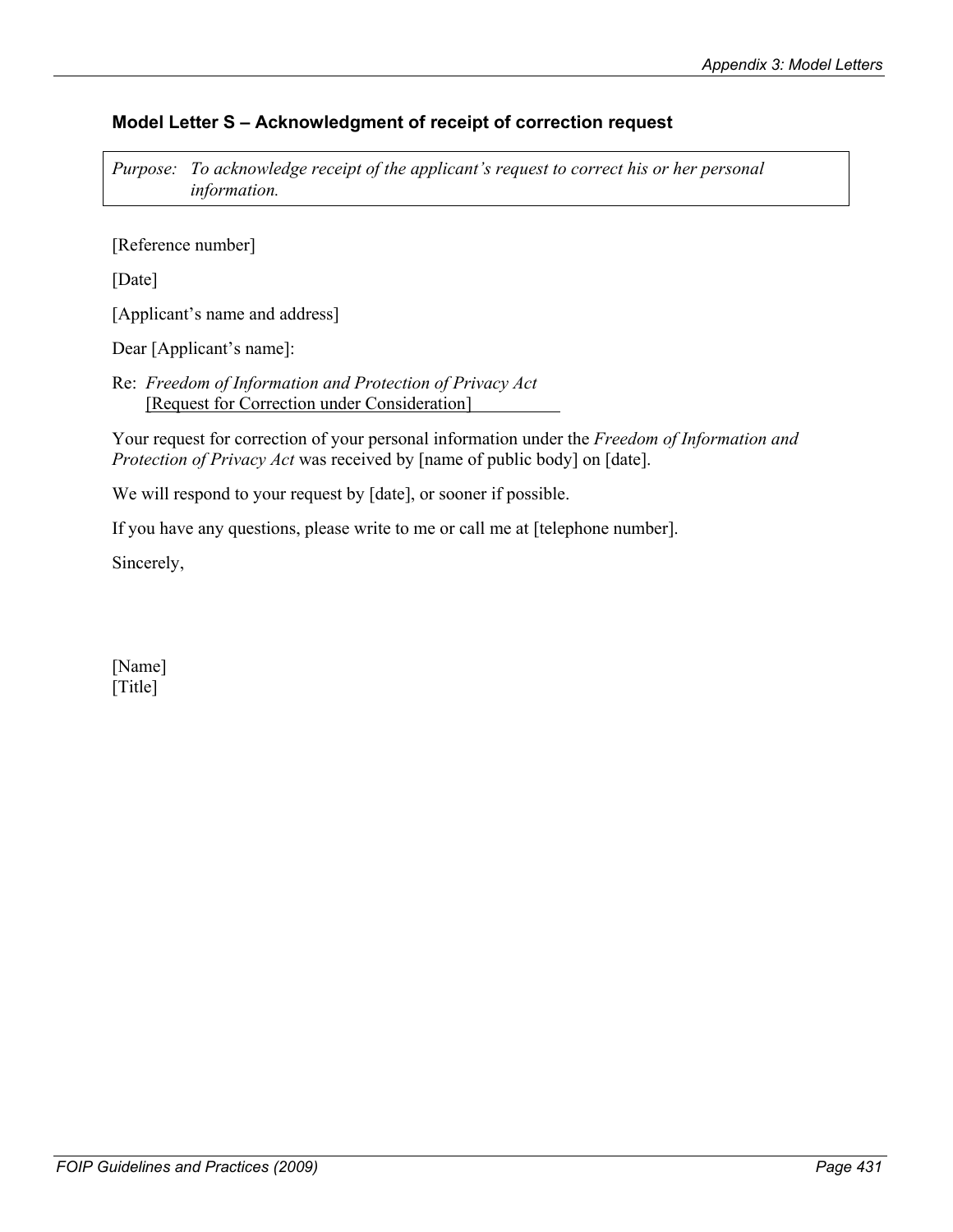# **Model Letter S.1 – Notice of processing a request for correction or amendment under the** *Health Information Act*

*Purpose: To acknowledge receipt of the applicant's request to correct his or her health information and to give notice that all or part of the request will be processed under the FOIP Act. This model letter is only to be used by a public body that is also a custodian under the Health Information Act.*

[Reference number]

[Date]

[Applicant's name and address]

Dear [Applicant's name]:

Re: *Freedom of Information and Protection of Privacy Act*  [Request for Correction or Amendment under Consideration]

Your request for correction or amendment of information [describe requested correction or amendment] under the *Freedom of Information and Protection of Privacy Act* was received by [name of public body] on [date].

Some [or all] of the records you requested to be corrected or amended contain information to which the *Health Information Act (HIA)* applies. The request for correction or amendment of those records is deemed to be a request under section 13 of the *HIA* and that Act applies to the processing of your [or that part of your] request.

Please see the attached letter related to your [or that part of your] request [attach a letter acknowledging receipt of request for correction under the *HIA* – use Model Letter H from Appendix 2 – *Health Information Act Guidelines and Practices*].

If you have any questions, please write or call me at [telephone number].

Sincerely,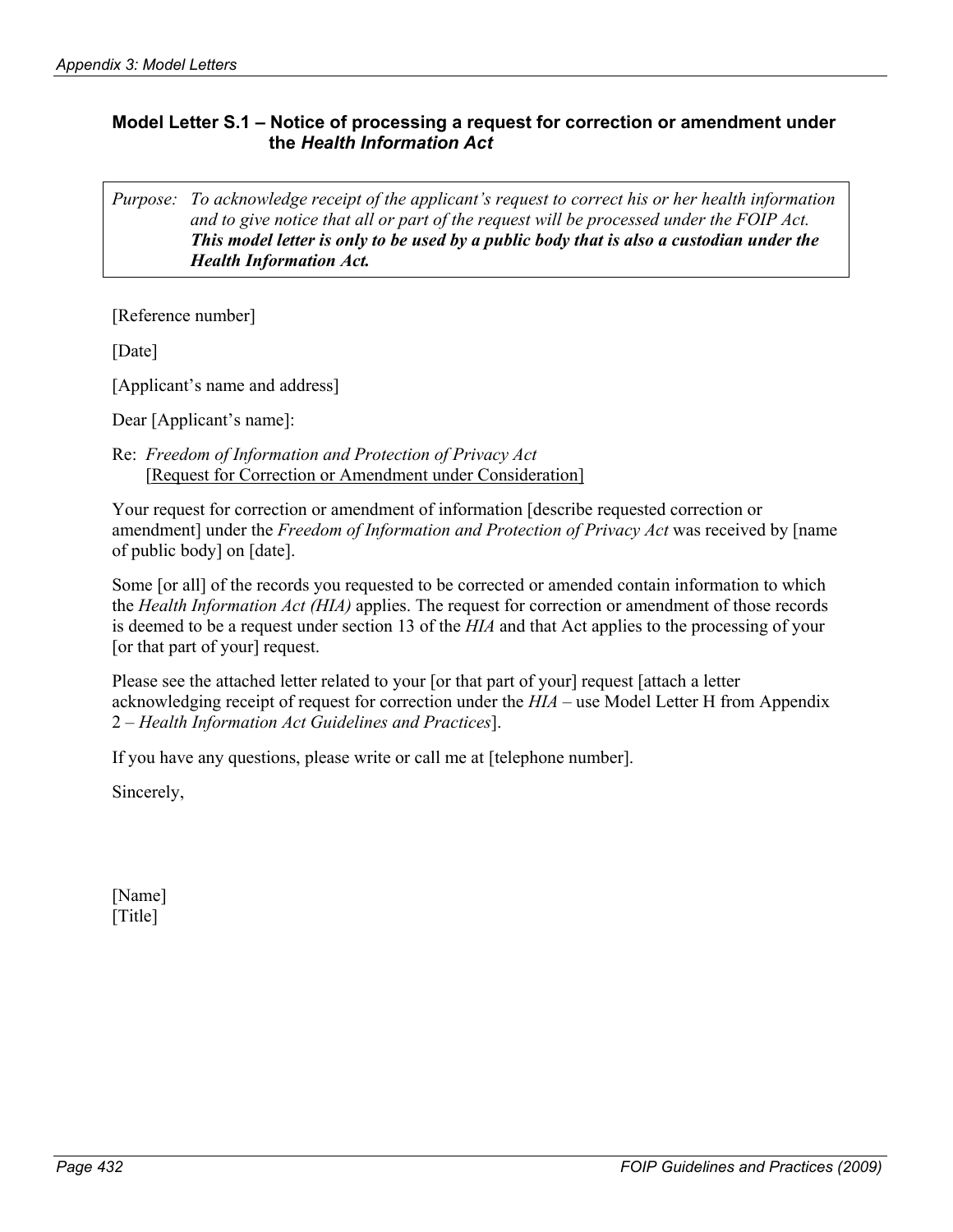# **Model Letter T – Notification concerning a request for correction or annotation**

*Purpose: To advise an individual whether or not a request for correction has been agreed to and, where it has not, that the record has been annotated.* 

[Reference number]

[Date]

[Applicant's name and address]

Dear [Applicant's name]:

Re: *Freedom of Information and Protection of Privacy Act* [Request for Correction under Consideration]

## **Option T.1: Correction agreed to**

Your request for a correction of [error or omission] has been agreed to by [name of public body] and your record has been corrected as you requested.

A copy of your new record incorporating the correction accompanies this notice [or you can inspect the corrected record at – name and address of appropriate office].

## **Option T.2: Correction refused**

Your request for a correction of [error or omission] has been refused by [name of public body], but [your record has been annotated recording the correction that you requested and the fact that it was not made OR the correction that you requested and the fact that it was not made has been linked to your record]. A copy of the completed form used to make the annotation is included with this notice. If you wish additional information to be included in the annotation, please provide it to us in writing.

The following public bodies, [name public bodies], to which the information has been disclosed over the last year have been informed of the facts of [the correction or annotation] and requested to amend their files to reflect this information.

[In the case of refusal] You may request the Information and Privacy Commissioner to review our decision to refuse to correct your personal information. The Act allows you 60 days from the date you receive this notice to request a review by writing to the Information and Privacy Commissioner at 410, 9925 – 109 Street, Edmonton, Alberta, T5K 2J8.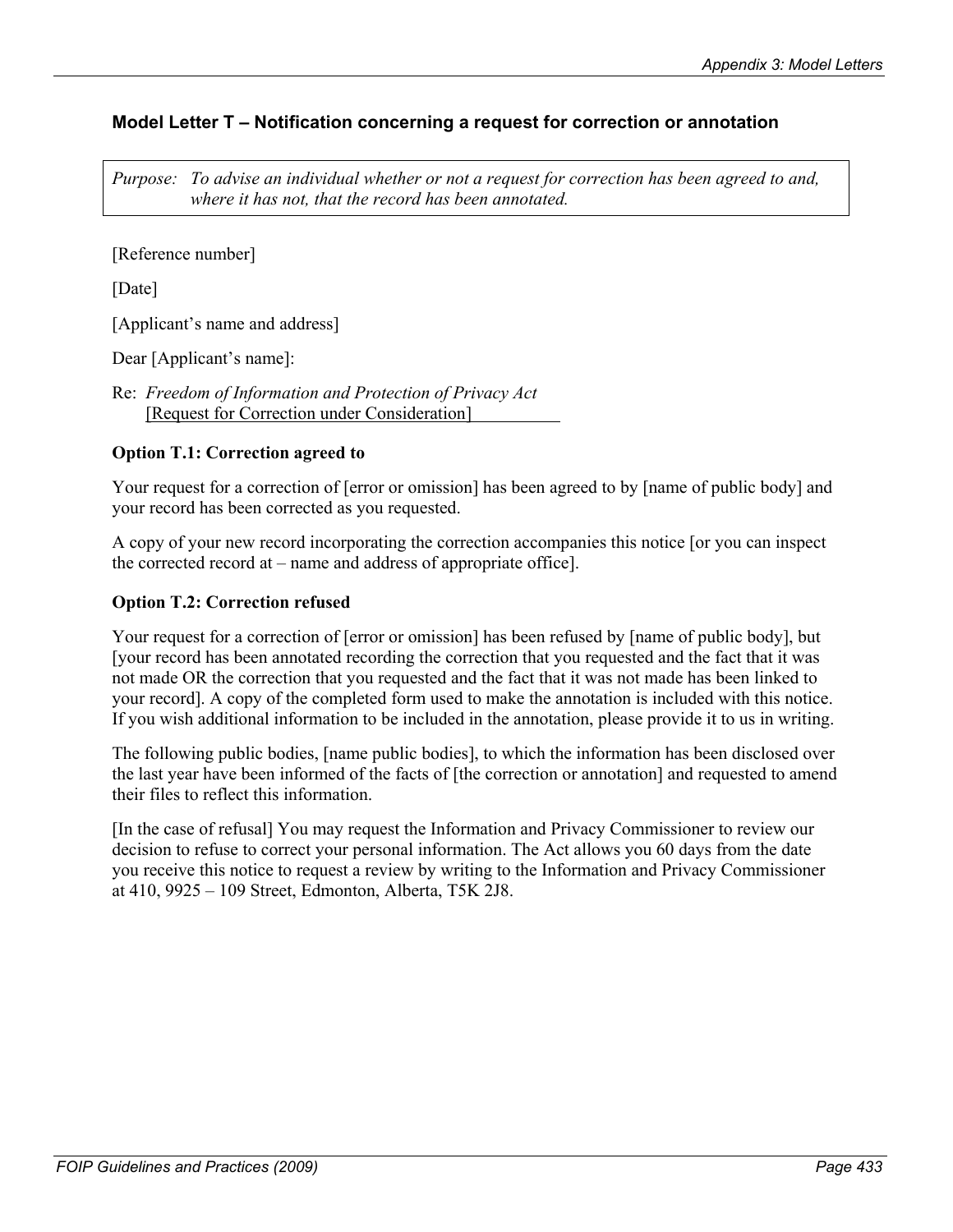# **Model Letter T – Notification concerning a request for correction or annotation (continued)**

*If the nature of the request warrants it, the public body may also wish to include the following paragraph:* 

Section 67(1) of the *Freedom of Information and Protection of Privacy Act* requires the Commissioner to give a copy of your request for review to the head of a public body and to any other person who, in the Commissioner's opinion, is affected by the request. Therefore your request for review should not contain any information that you do not wish exchanged with the other parties.

If you wish to request a review, please provide the Office of the Commissioner with the following information:

- 1. The reference number quoted at the top of this notice.
- 2. A copy of this letter.
- 3. A copy of your original request for correction which you sent to [name of public body].

If you have any questions, please write to me or call me at [telephone number].

Sincerely,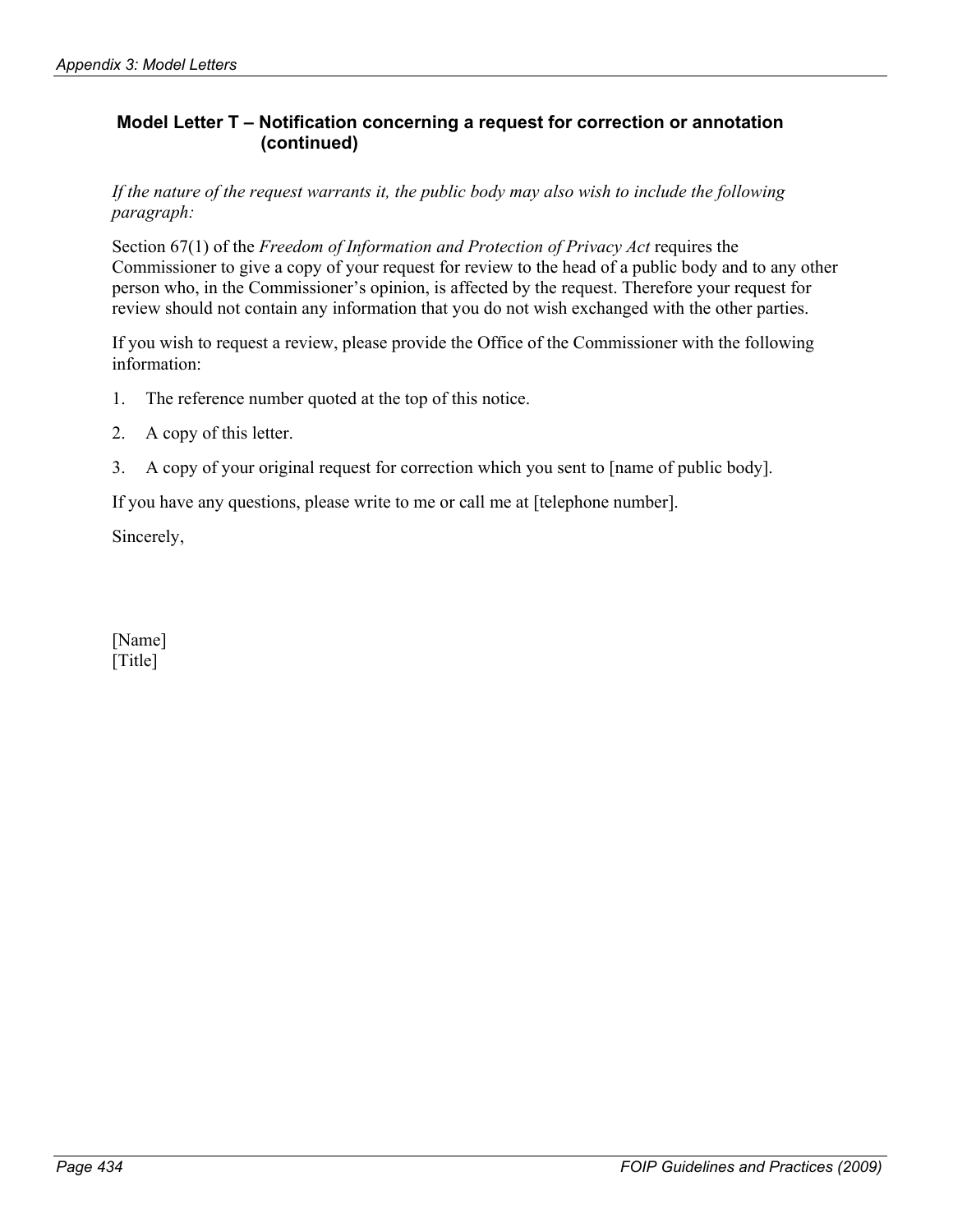# **Model Letter U – Notice to public bodies regarding correction or annotation of personal information**

*Purpose: To advise public bodies which have received personal information that a correction or annotation has been made.* 

[Reference number]

[Date]

[Name of public body]

Dear [Name of official]:

On [date], [name of originating public body] disclosed to you information concerning [name of person requesting correction]. This information has been [corrected and a copy of the corrected record is attached, or annotated in the following way to reflect a correction requested but not made]. Section 36(4) of the *Freedom of Information and Protection of Privacy Act* requires that we notify you of this correction. Please amend your records or link the correction or annotation to them in order to ensure that they contain this new information.

Sincerely,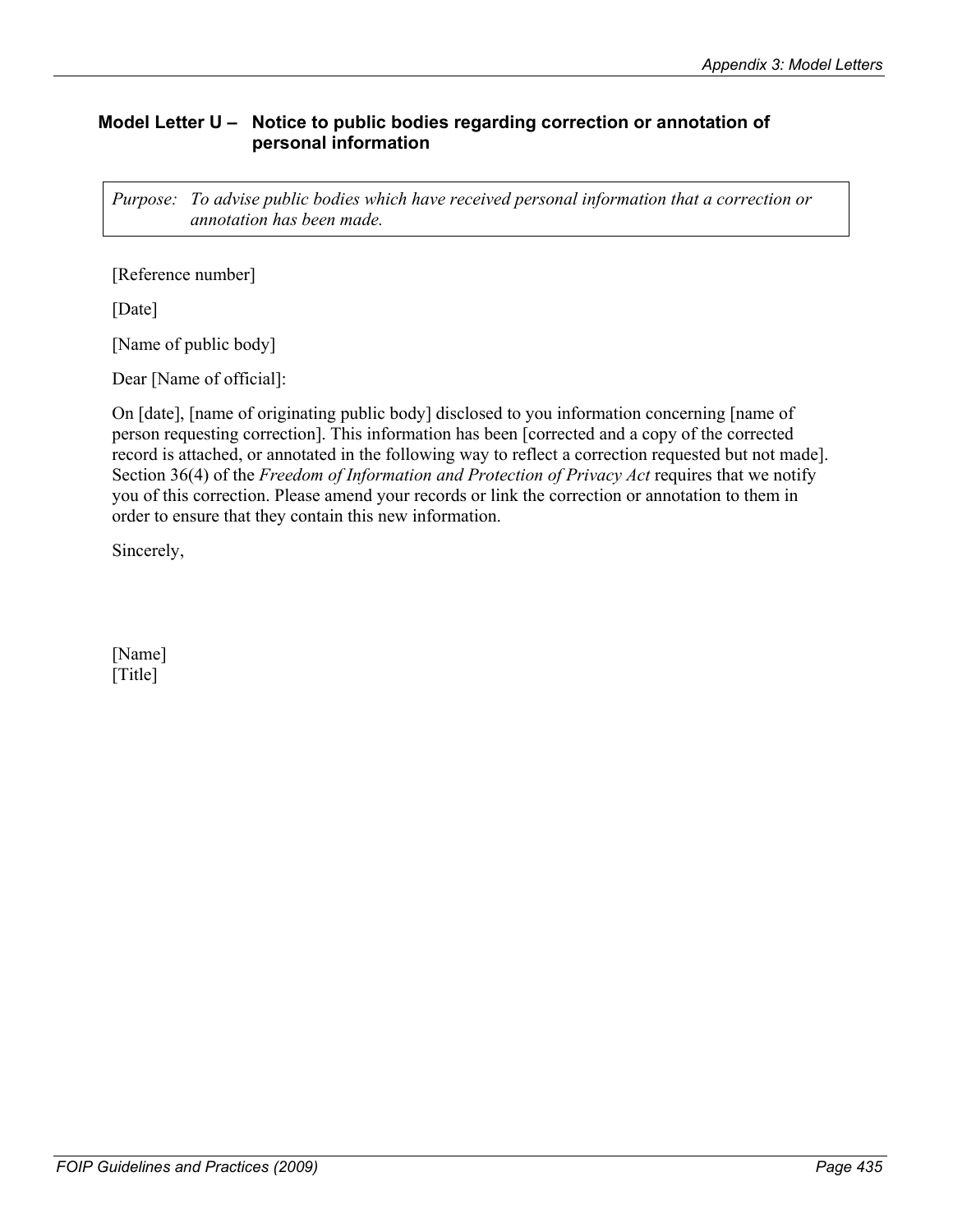## **Model Letter V – Initial letter to expert under section 18(2)**

*Purpose: To establish conditions for the disclosure of personal information to an expert under section 18(2).* 

[Reference number]

[Date]

[Name and address of expert]

Dear [Name of expert]:

Thank you for agreeing to help us make a determination concerning the disclosure of personal information under section 18(2) of the *Freedom of Information and Protection of Privacy Act*. This section provides that the head of a public body may refuse to disclose to an applicant personal information about the applicant if, in the opinion of a physician, a regulated member of the College of Alberta Psychologists, or a psychiatrist, or any other appropriate expert depending on the circumstances of the case, the disclosure could reasonably be expected to result in immediate and grave harm to the applicant's health or safety.

As we have already discussed with you, we wish you to provide an expert opinion as to whether or not [specify general nature of records and health or safety issue] could reasonably be expected to result in immediate and grave harm to [name of applicant]'s [health or safety depending on the circumstances]. However, before releasing the personal information to you, we need to explain to you and obtain your agreement to certain conditions regarding the use and handling of that information that are imposed by section 6 of the Freedom of Information and Protection of Privacy Regulation.

First, you must not use the information except for the purposes of determining whether or not disclosure of the records could reasonably be expected to result in immediate and grave harm to the individual's [specify issue of health or safety].

Second, you accept responsibility for maintaining the security and confidentiality of all personal information found in the records and of any notes you may create from the records.

Third, you agree to [either return all the records and destroy all notes created from the records or destroy all copies of the records and notes taken from them] after you have completed the determination and reported to us.

Once again we thank you for your cooperation. These conditions are established by the Freedom of Information and Protection of Privacy Regulation to protect the privacy of the individual involved and probably reflect confidentiality practices that you already observe in your daily professional activities.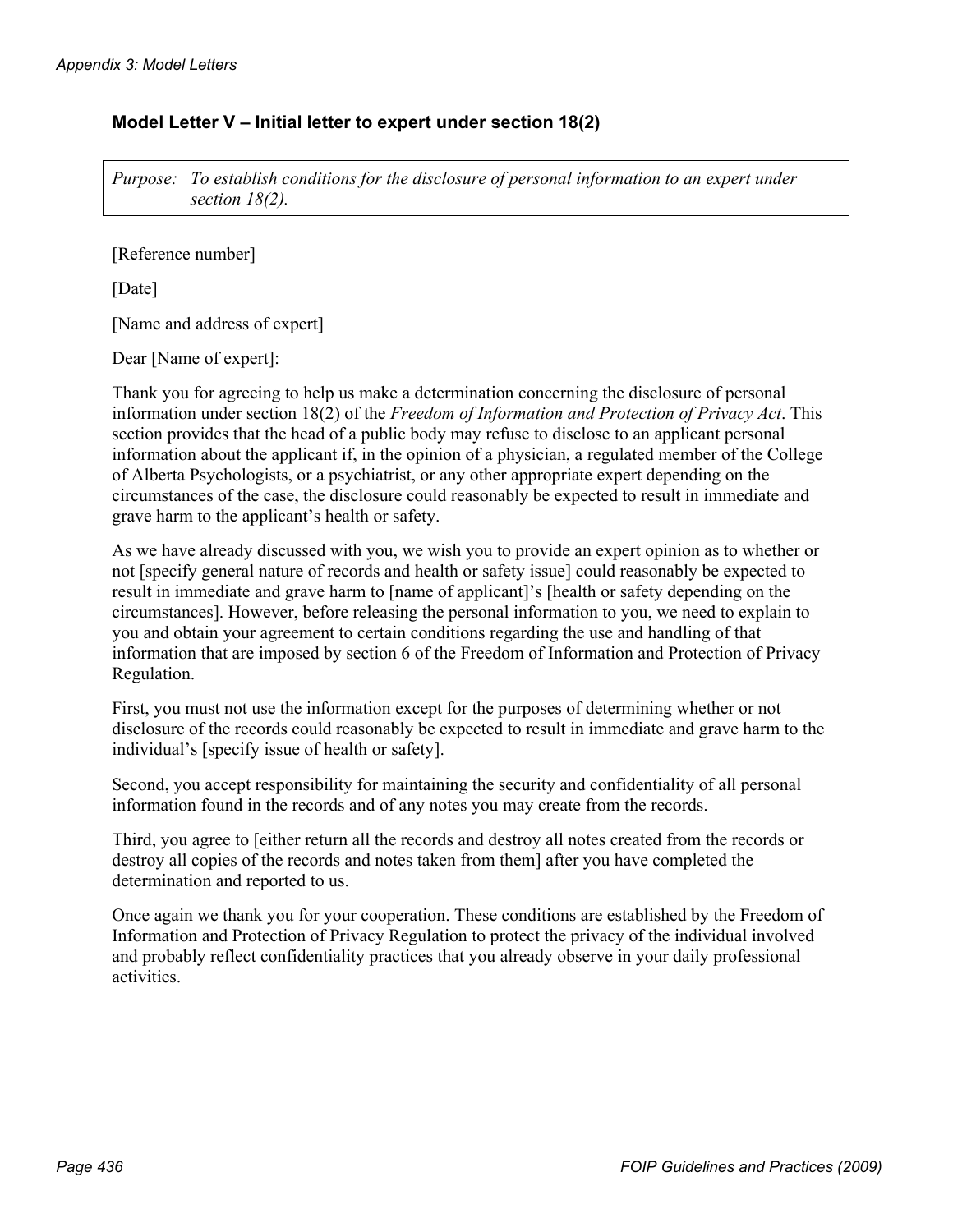# **Model Letter V – Initial letter to expert under section 18(2) (continued)**

Space is provided at the bottom of this letter for you to indicate, through your signature, that you accept these conditions. Please return the letter to us at [name and address of public body]. If you agree to help us in making this determination about disclosure of the information, the records will be forwarded to you shortly.

If you have any questions about the process or section 18(2), do not hesitate to contact me at [telephone number].

Sincerely,

[Name] [Title]

I agree to the conditions set out above.

 $\mathcal{L}_\text{max}$  , where  $\mathcal{L}_\text{max}$  and  $\mathcal{L}_\text{max}$ 

[Signature of expert]